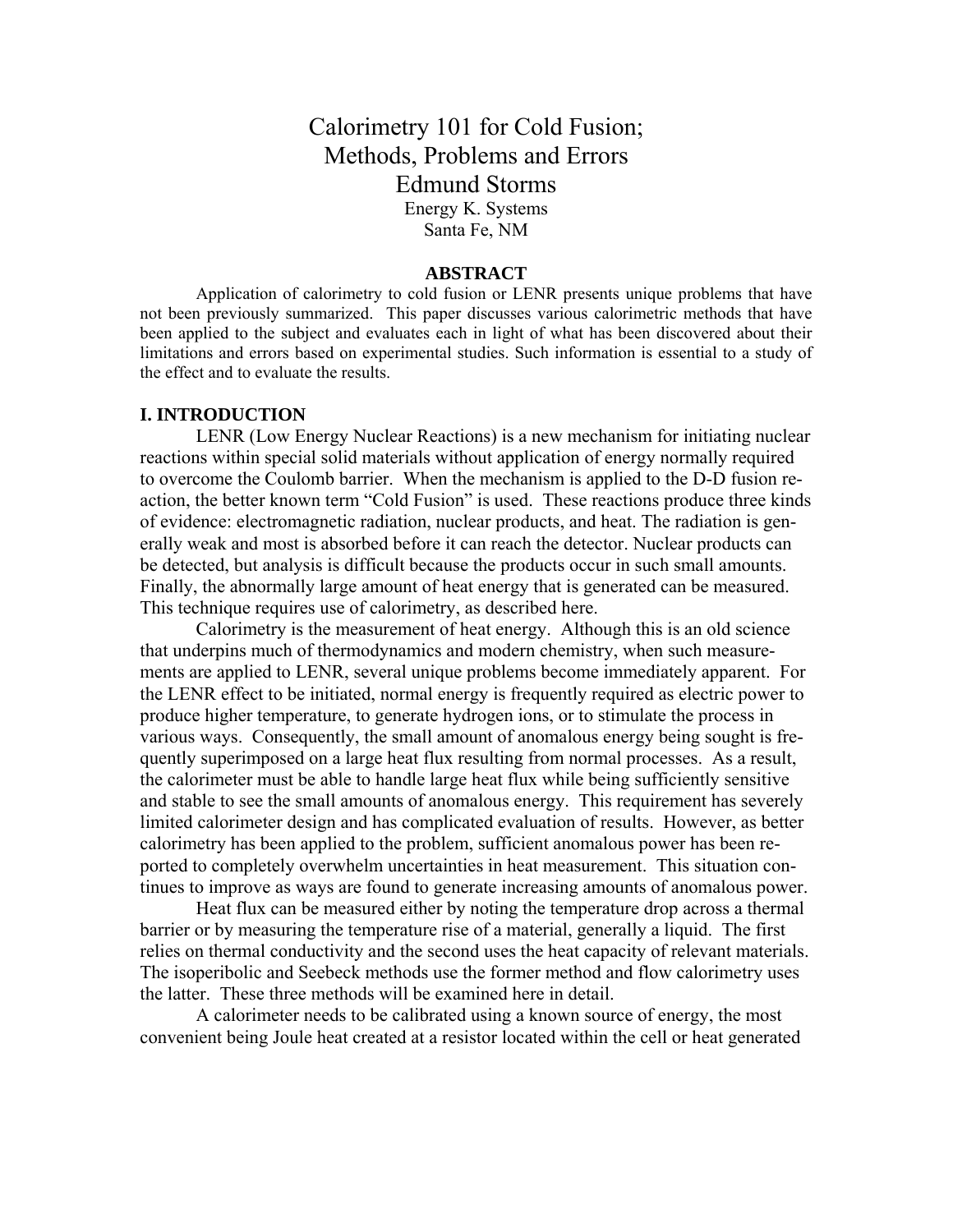during electrolysis of a "dead"<sup>1</sup> cathode. This energy must have the same effect on calorimeter behavior as does the process being studied. However, the calibration constant contains systematic errors in addition to normal random error. Both errors may be different from errors occurring when LENR heat is measured. Random error can be evaluated by noting the scatter in repeated calibration values, generally acquired over a range of applied calibration power. The much larger systematic error is more difficult to evaluate and depends on the calibration method and calorimeter design. Also, this error will slowly change with time as various uncontrolled variables change. As a result, data may appear to be very consistent yet be very wrong, sometimes in ways that are hard to evaluate.

This paper describes my experience designing and using three types of calorimeters and applying the designs to a search for heat generated by LENR in electrolytic cells, as pioneered by Pons and Fleischmann[2-4]. Rather than speculating about potential error, this paper examines experimental measurements of many real errors that must be considered. The sources of error found during these studies apply to all calorimetric methods used to study LENR.

## **II. DESCRIPTION II.1 Isoperibolic Calorimetry:**

Two general types of isoperibolic calorimetry have been applied to electrolytic



ISOPERIBOLIC CALORIMETER OF THE FIRST KIND

**FIGURE 1.** Cartoon of a Single-Walled Isoperibolic Calorimeter. Dashed arrows show the direction of heat flow caused by bubble action. The top of the electrolyte is warmer than the bottom because warmed water rises from the cathode-anode assembly and energy is lost through the wall as convection causes flow from the top to the bottom near the wall. The measured inside temperature very much depends on where the detector is located.

<span id="page-1-0"></span><sup>&</sup>lt;sup>1</sup> Newly cleaned platinum does not produce anomalous energy when used as the cathode. However, if the platinum cathode is electrolyzed for sufficient time without cleaning, it may start to produce anomalous energy[1].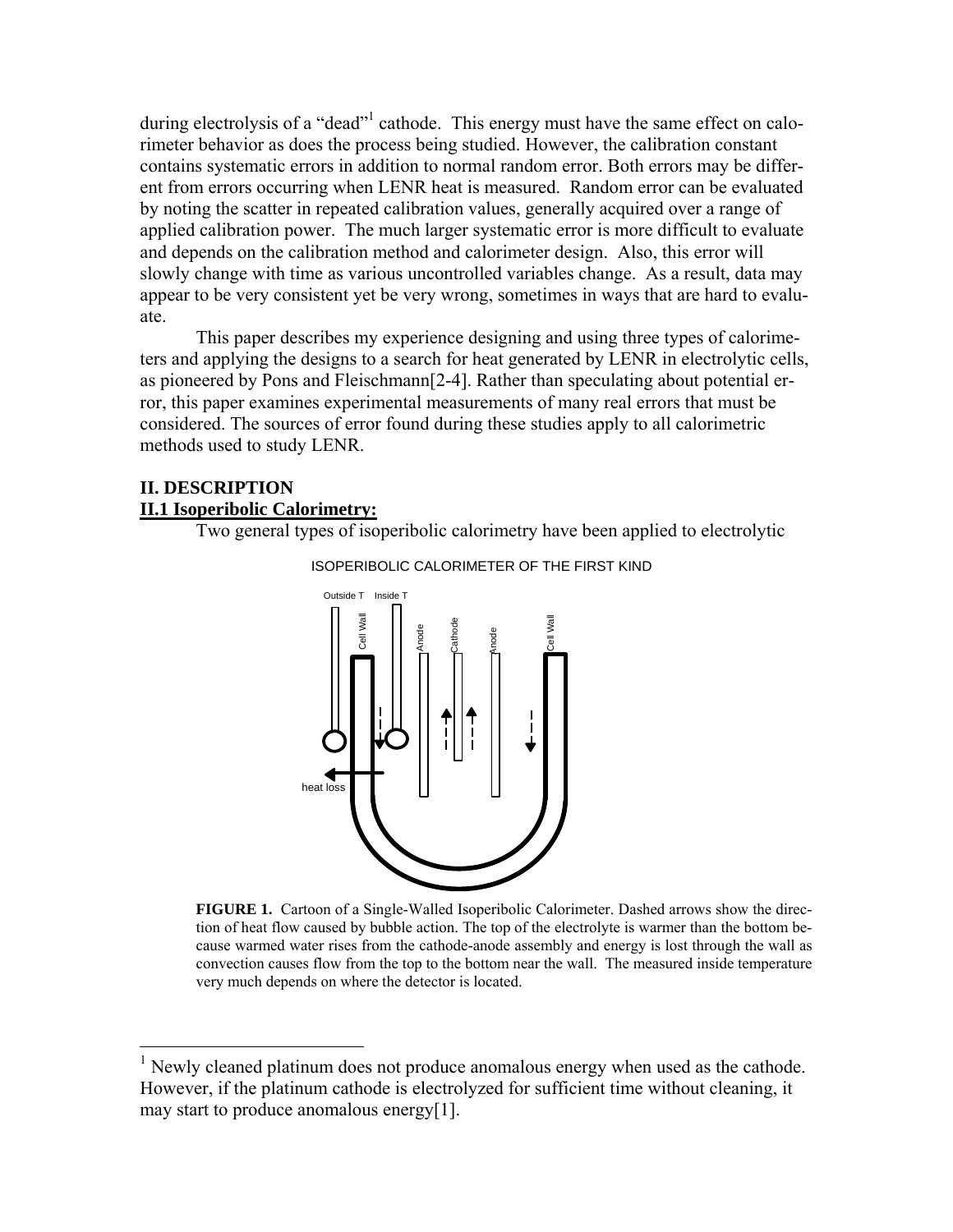cells in which LENR is proposed to occur. For the first, called here single wall isoperibolic calorimetry (SWIC), temperature is measured within the electrolyte and this value is compared to the temperature outside the container, which is generally made of glass, as shown in Figure 1. This method is the least accurate, but the most commonly used of the methods that will be described here.



**FIGURE 2.** Drawing of an isoperibolic calorimeter using an external cooling jacket. Notice that temperature is measured at two locations within the electrolyte in this cell. This design is typical of cells used to obtain gradient data described in this paper.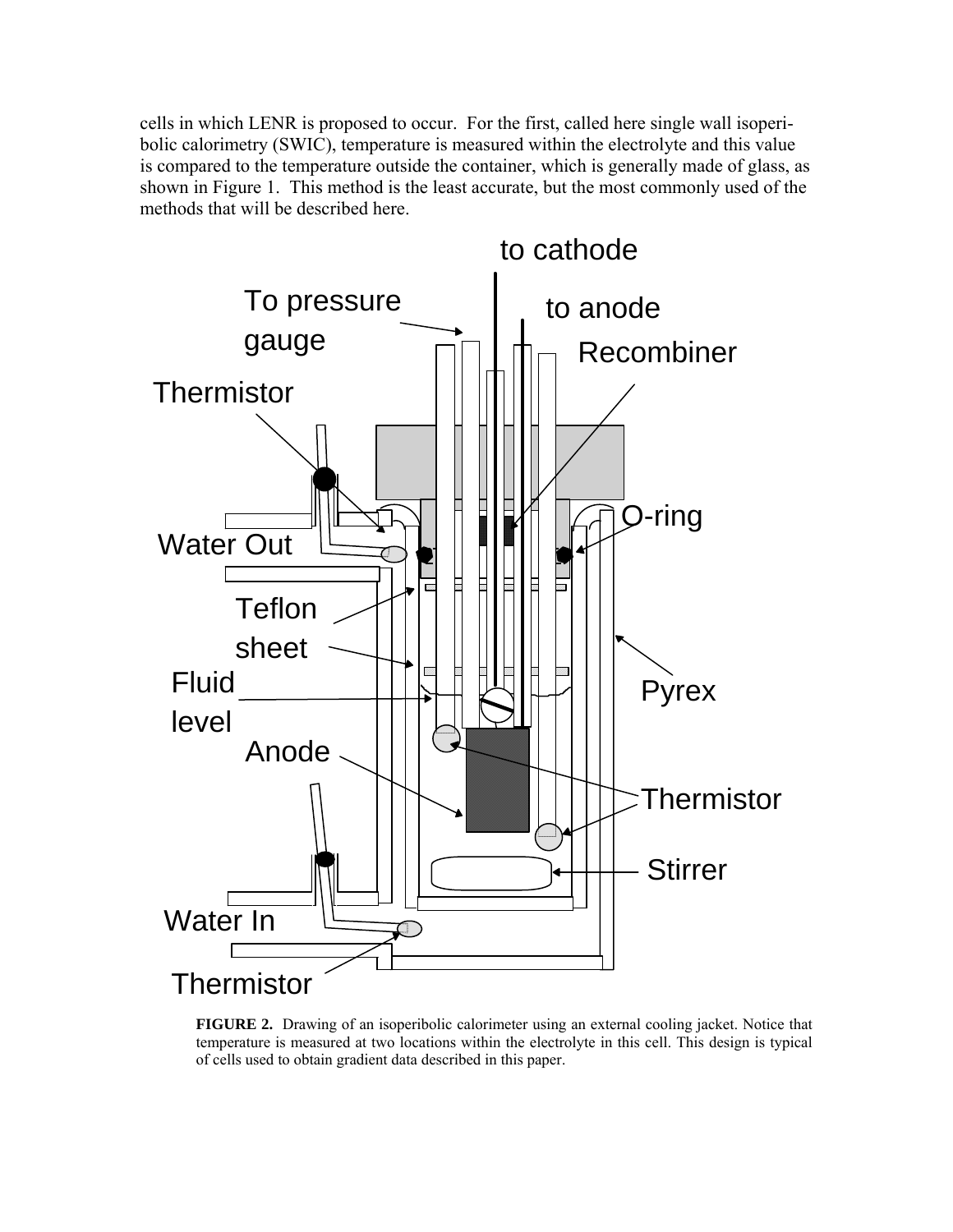The inside temperature is determined using thermistors or thermocouples, preferably multiple sensors at different depths and locations, while the outside temperature can be uniform and well known if the cell is contained in or surrounded by a constanttemperature environment. A drawing is shown in Figure 2 of an actual isoperibolic calorimeter. In this case, the cell is surrounded by a jacket through which water flows to maintain constant temperature. Other people have immersed their cells in a fluid bath or within constant-temperature air. The latter method is especially error prone because the true outside temperature at the thermal barrier is difficult to determine with sufficient accuracy.

Accurate calibration and subsequent measurements require the actual average temperature drop across the thermal barrier be equal to the measured temperature drop. Because this ideal condition is seldom achieved, the temperature error must be at least



**FIGURE 3.** Comparison between the gradient within the electrolyte produced by electrolysis or by power applied to an internal resistor (heater) that is used for calibration.

independent of conditions within the calorimeter. Neither of these conditions is easy to achieve because random variations in thermal gradient cause unexpected fluctuations in delta T, even when heat flux is constant. This criticism was raised very early in the field's history[5]. Figure 3 shows how the gradient within the electrolyte between the top and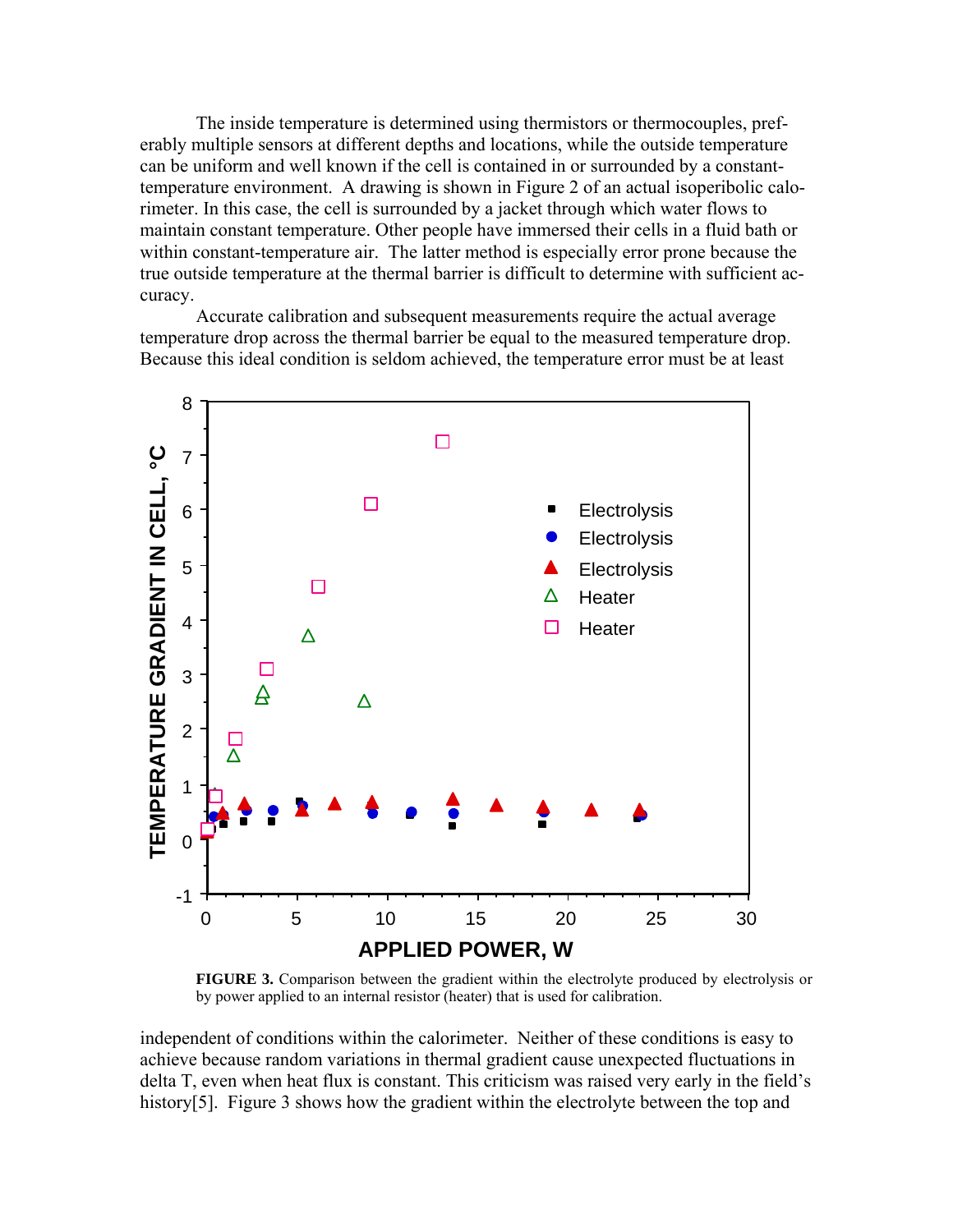bottom changes as power is applied to electrolytic action or to an internal resistor. Notice that the gradient is very small when electrolysis is used, because bubbles stir the liquid, but large when a heater is used. Application of even a small amount of electrolytic power



**FIGURE 4.** Temperature gradients produced using power applied to a heater alone; to electrolysis alone; and when heater power is combined with electrolysis.



**FIGURE 5.** Effect of applying increasing electrolytic power to a fixed power applied using the heater. The temperature gradient is the difference between the top and bottom of the electrolyte. The heater power is about 10 watts.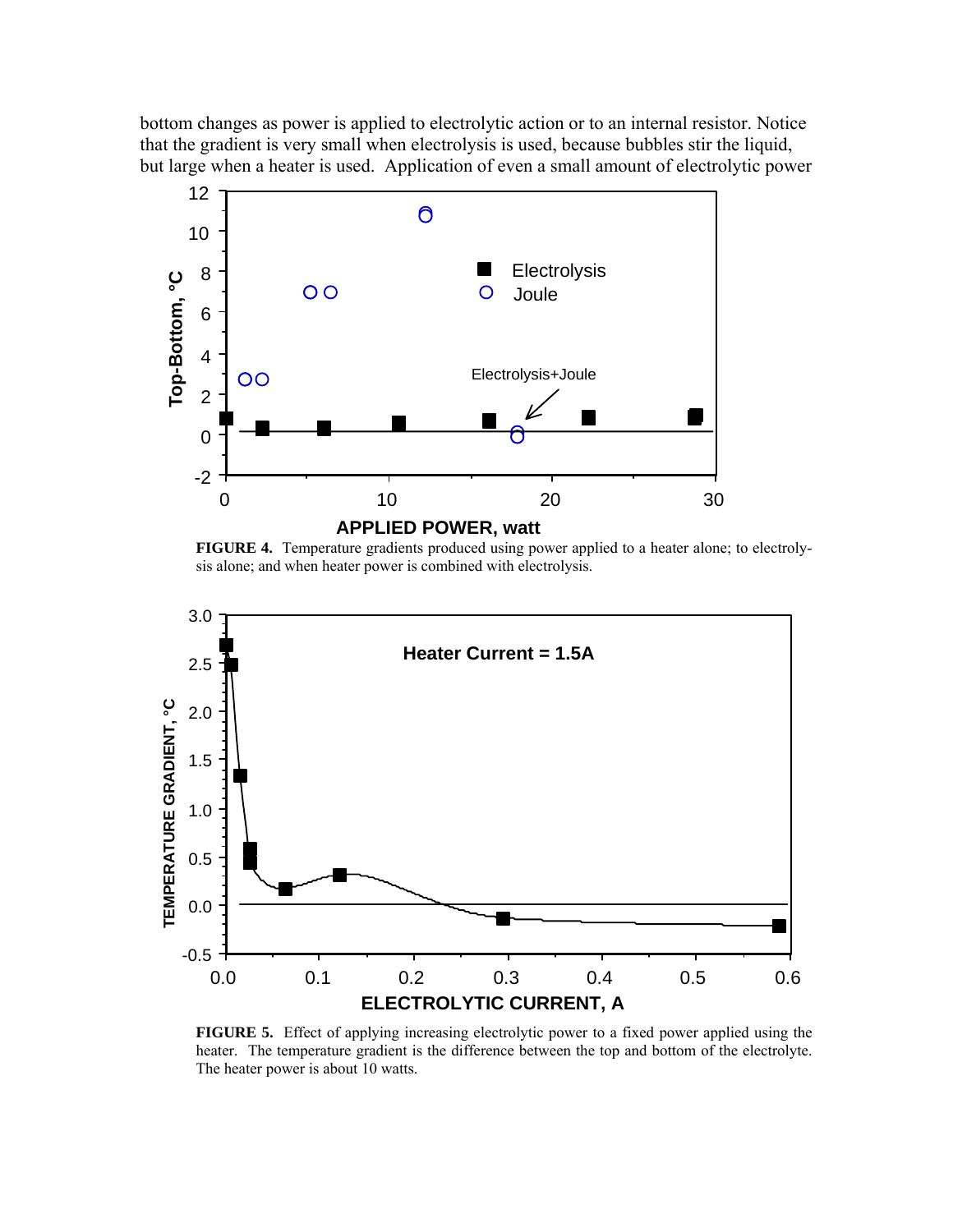

**FIGURE 6.** Effect of stirring on the gradient within a cell during electrolysis as a function of applied power.

along with heater power reduces the gradient to a value similar to that produced by electrolysis alone. Figure 4 shows what happens when electrolytic power is applied along with heater power. As shown in Fig. 5, applying even a small amount of electrolytic current can significantly reduce the gradient because bubble action reduces the gradient produced by the heater. This behavior was noted and utilized by Pons and Fleischmann during their early studies and it is why gradients were not important in their work, in spite of assumptions to the contrary[5, 6].

Stirring the electrolyte can reduce gradients, but introduces other problems. Stirring, as shown in Fig. 6, can even reduce the small gradient present during electrolysis. In addition, stirring makes the measurements more stable. Figure 7 compares calibration curves obtained using power applied to electrolysis alone and when power is applied to an internal resistor along with electrolysis. This figure shows that mechanical stirring will reduce but not eliminate the error introduced using resistor calibration.

Mechanical stirring, while reducing the difference between electrolytic and resistor calibration, introduces another error. Stirring reduces the thickness of stagnate fluid next to the barrier, which changes the overall thermal conductivity of the barrier. As a result, the calibration constant changes with stirring rate, as shown in Fig. 8. Consequently, when stirring is used, the rate must be held very constant. The gradient can also change gradually during the experiment causing apparent excess energy to develop. Figure 9 shows the gradient as a function of time. Such changes are very difficult to predict and can introduce serious systematic error if the cell is not frequently calibrated.

Application of external magnetic fields will also change the gradient because the path of ions moving between the anode and cathode will be changed, thereby causing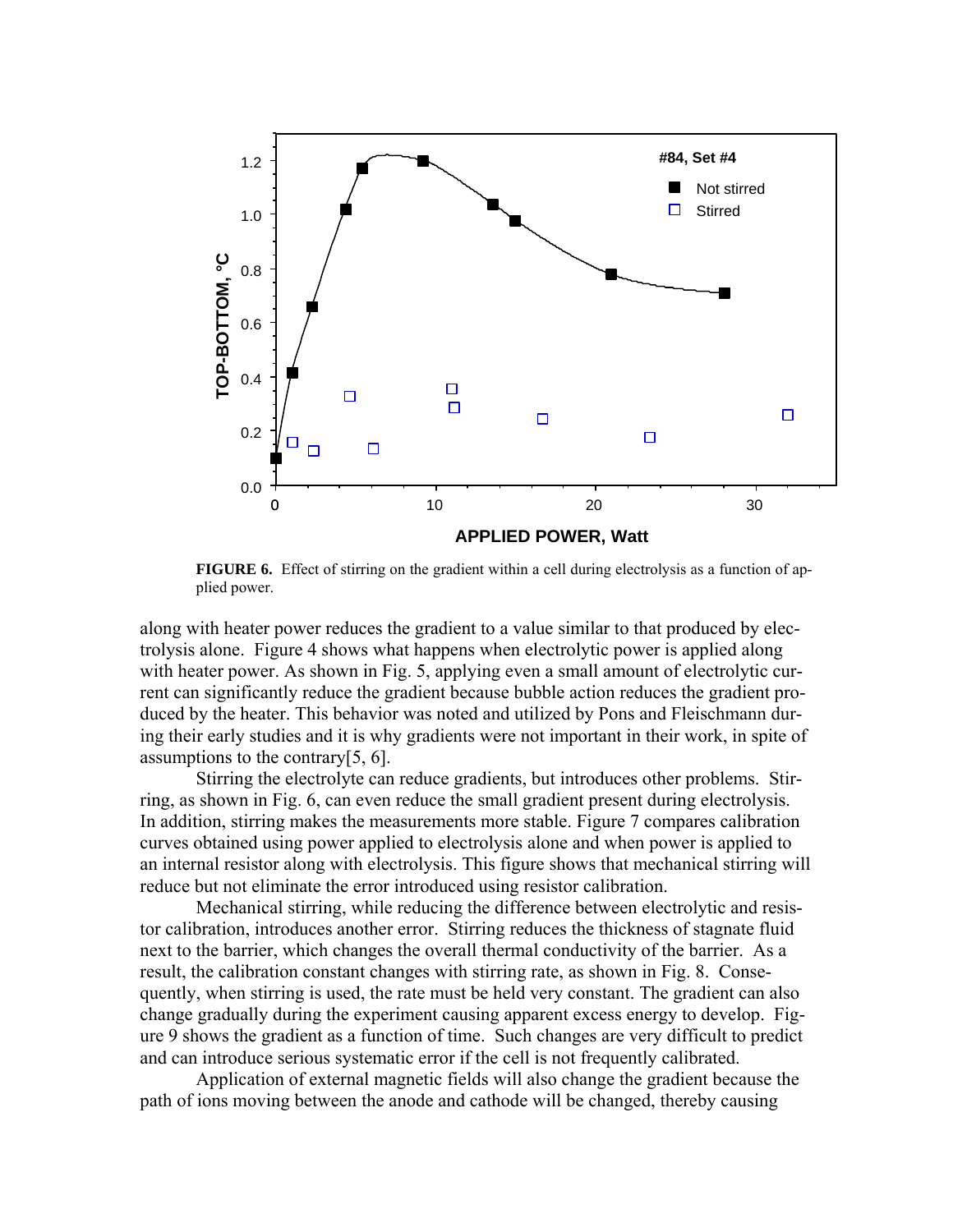flow of heated electrolyte to change. These factors will change the temperature within the electrolyte at positions where temperature is measured.



**FIGURE 7.** Calibration curves resulting from power applied to electrolysis or to an internal resistor plus electrolysis while the electrolyte is stirred or not stirred. Delta T is the temperature measured across the cell wall by averaging two thermistors located at the top and bottom of the electrolyte.

Pons and Fleischmann[7, 8] used a cell insulated by a silvered vacuum Dewar through which heat was lost mainly by radiation. Consequently, heat loss was proportional to  $\Delta T^4$  through part of the cell and proportional to  $\Delta T$  through the lid. Energy was applied to a dead cathode in increasing steps and the resulting ∆T was used to calculate a single value for the effective thermal conductivity of the cell over a range of temperature. In addition, the cell was calibrated by applying a pulse of power to a resistor, which caused the temperature to rise and then fall in a manner determined by the heat capacity of the cell combined with heat loss from the cell. This calibration method had the advantage that it allowed sudden busts of anomalous energy to be measured using the rate of temperature change, without having to wait for the cell to stabilize. Several evaluations [9-11]of the method concluded that their procedure was sufficiently accurate to justify some, but not all, of their claims for anomalous energy. However, other studies have not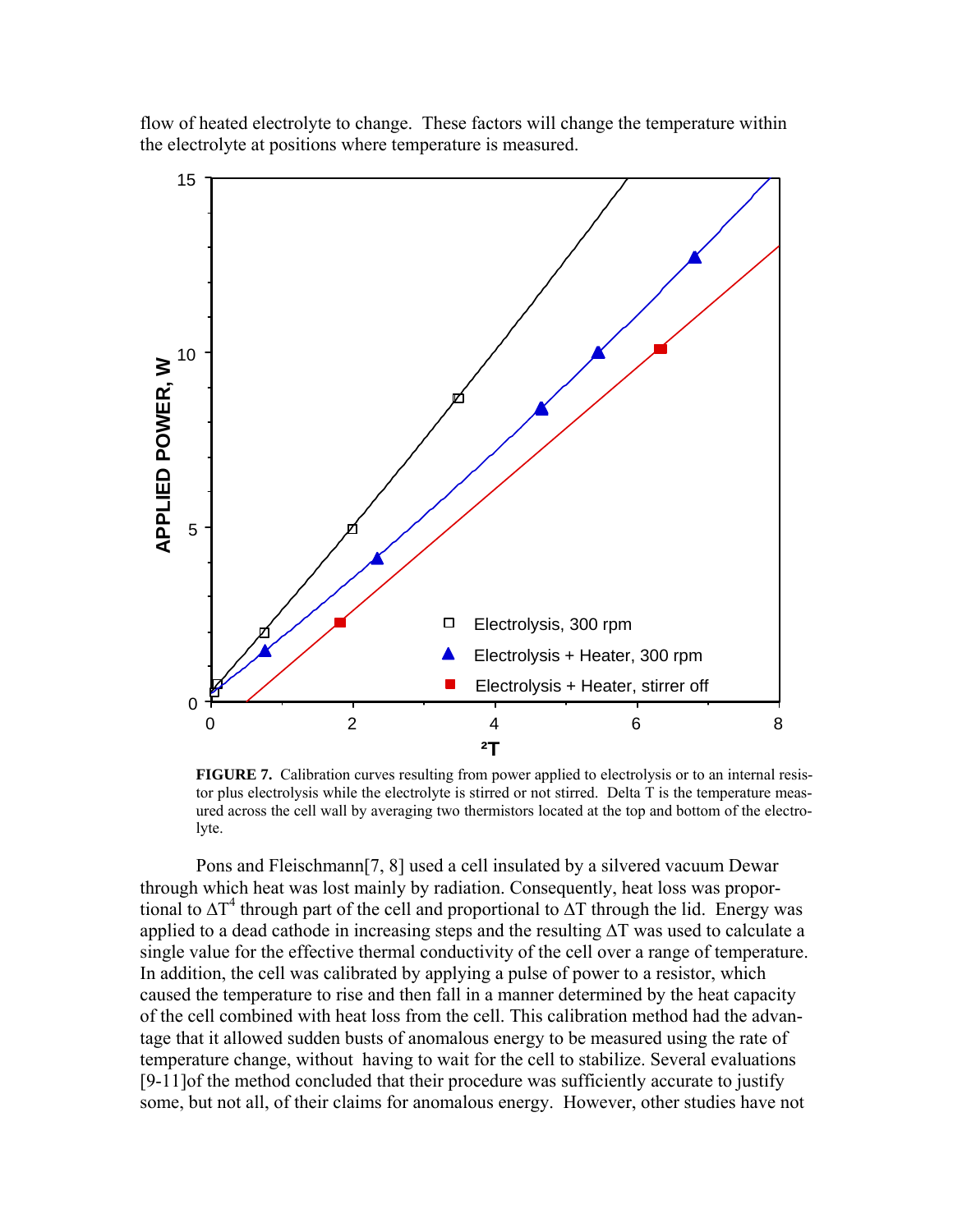used such a complex calorimeter or used this adiabatic method for calibration. Instead, steady-state measurements, where sufficient time is allowed for generated power and the resulting temperature to become constant, give results easier to evaluate.



**FIGURE 8.** Effect of stirring rate on the calibration constant. The average temperature across the cell wall was based on the average of two thermistors located at the top and bottom of the electrolyte. The cell was stirred using a Teflon covered cross-shaped bar driven by a rotating external magnet. The calibration constant does not become constant at any practical stirring rate.

The outside temperature is generally uniform and well known, except when a cell is air-cooled. Air-cooling introduces additional uncertainty because the temperature immediately next to the container surface is not known and is subject to unstable convection currents even when a fan is used. As a result, loss of heat through the thermal barrier can be very unstable even though temperature of the surrounding air is constant.

Because these errors and ones described below are sensitive to uncontrolled variables even under the best of conditions, the method as commonly used can not be trusted to give absolute values to an accuracy better than  $\pm 200$  mW, although apparent changes in power at the 20 mw level can be detected. These characteristics make the method poor for making absolute measurements, but adequate for revealing small changes in anomalous power, provided they are part of a consistent pattern using many measurements and if the calorimeter is frequently calibrated using proper techniques. Fortunately, anomalous power is initially absent and grows relative to an initial constant background. Consequently, absolute values for background power are not required as long as the background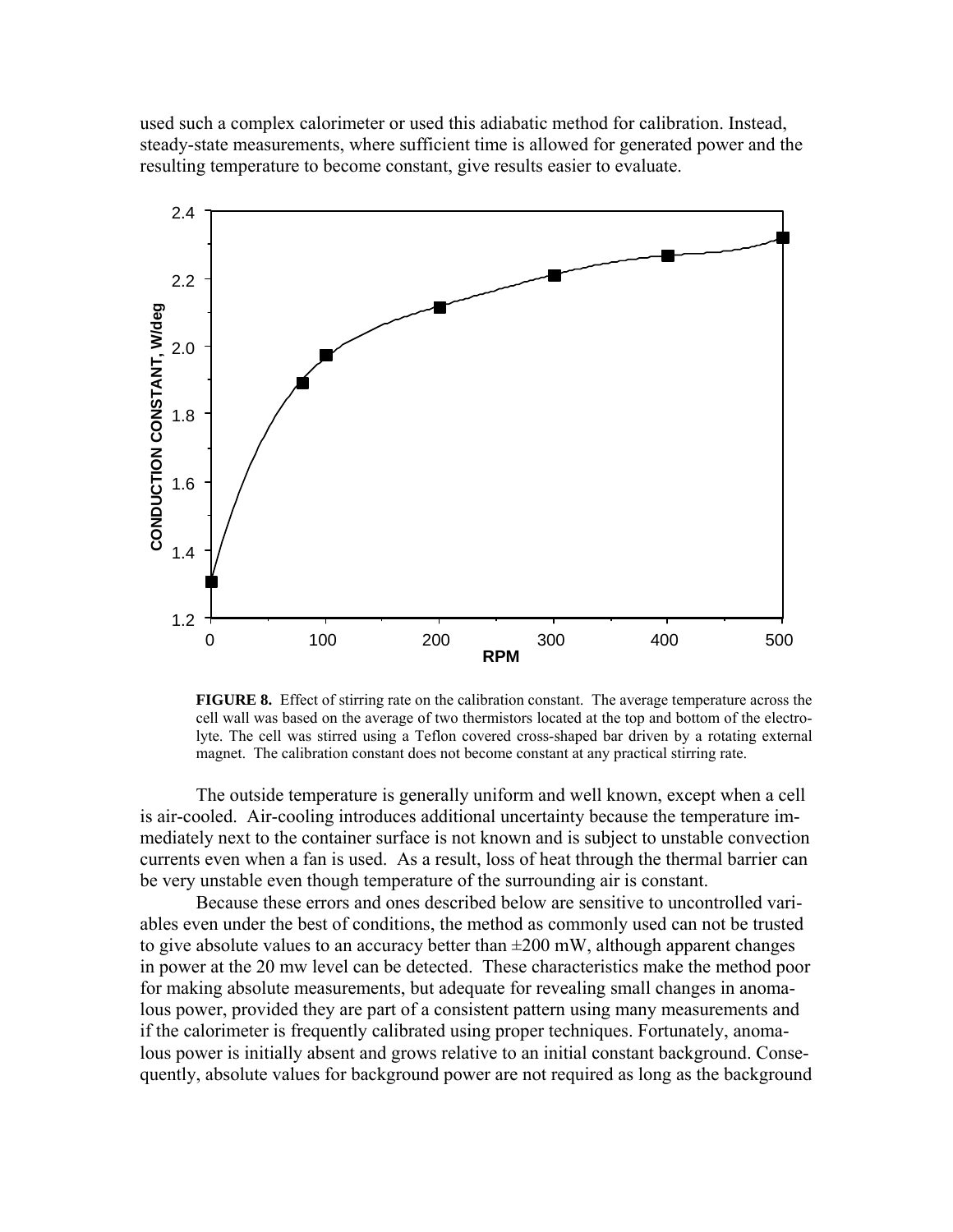is stable. Even so, claims for anomalous heat based on this method cannot be trusted if they are less than about 100 mW.



**FIGURE 9.** Observed changes in the gradient as a function of time. In this case, a thermistor was located at the cathode in addition to ones at the top and bottom of the electrolyte.

The second method, called double wall isoperibolic calorimetry (DWIC) avoids the gradient problem by using a second thermal barrier outside the cell. A cartoon is shown in Figure 10. Temperature is measured on the inside of this barrier, but outside of the container in which liquid electrolyte is located. Consequently, thermal gradients within the electrolyte have much less effect on measured temperature. As a result, this method is much more accurate than the former and can be made very sensitive, as described by Miles<sup>[13]</sup> and Huggins et al.<sup>[14]</sup>, 15]. Only the former method (SWIC) is discussed here because its limitations are greater and its use is more common than the DWIC design, even though the latter design is much better. In addition, such cells tend to run hotter for the same applied power compared to the SWIC design, a condition that appears to improve energy production. Details about the design and characteristics can be found in the cited papers.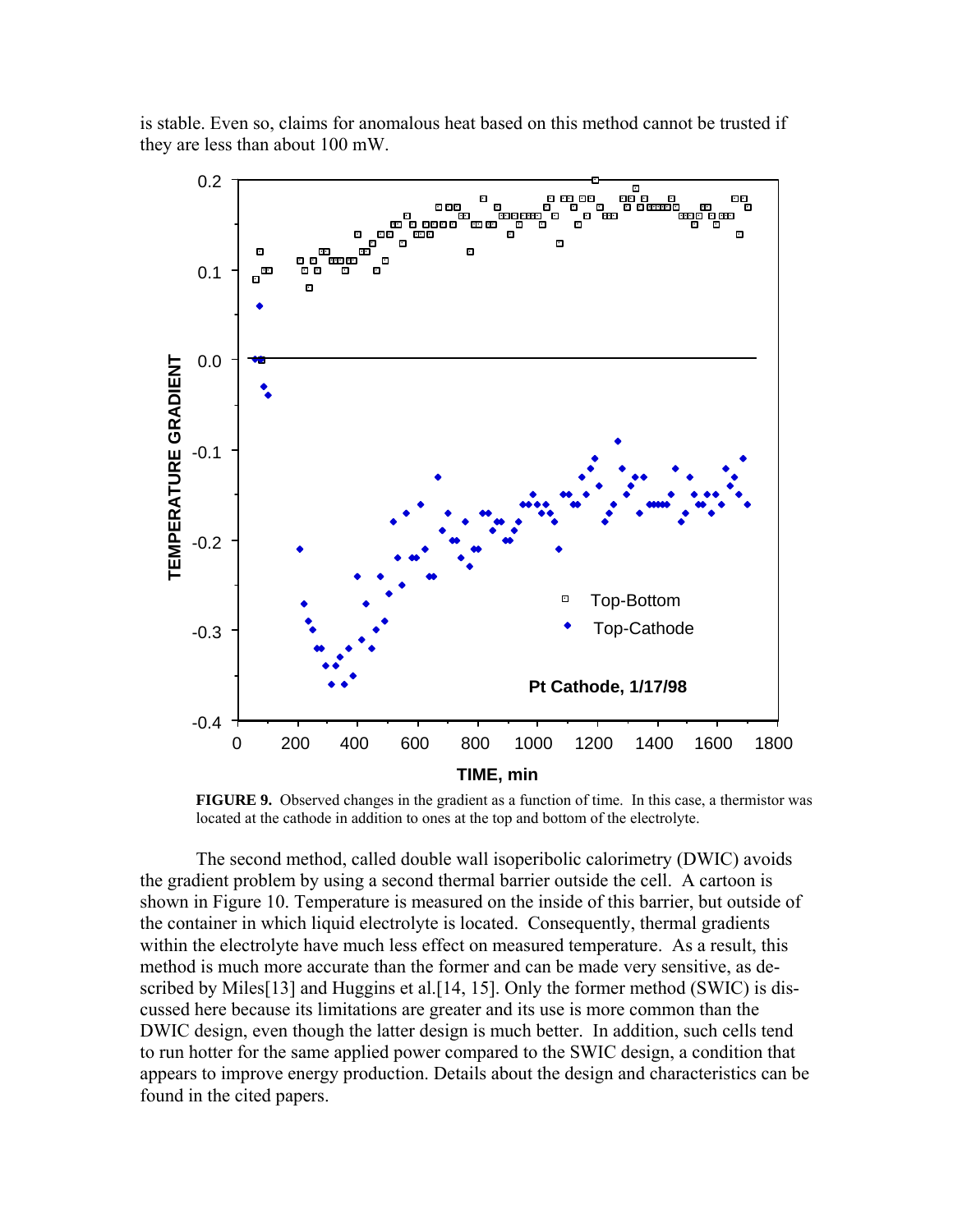#### ISOPERIBOLIC CALORIMETER OF THE SECOND KIND



**FIGURE 10.** Cartoon of a double wall isoperibolic calorimeter. Arrows show the direction of heat flow caused by bubble action. The temperature shown as "Inside T" needs to be the average temperature of the cell, which can be obtained using several detectors located in a conducting metal jacket made of copper or aluminum.

## **II.2 Flow Calorimetry:**

Flow calorimetry is more accurate and reliable than is SWIC because it is based on measuring heat energy used to raise the temperature of a known amount of fluid, generally water. Only three quantities need be measured; these being the temperature of fluid entering the calorimeter, fluid temperature leaving the apparatus, and the flow rate. Applied power is then plotted against the flow rate,  $F(g/min)$ , times temperature increase of the fluid, ∆J (°C). Corrections must be made for the small amount of heat energy that leaves without being added to the fluid, generally from the cell lid. Generally, this loss is less than 2% of the total amount of energy being produced within the calorimeter and can be determined by applying a known amount of electrical energy to the cell, The stability of such calorimeters is excellent provided they are located within a constant-temperature environment. Because the calibration constant is independent of where heat is produced within the calorimeter, gradients within the electrolytic cell are unimportant. This assertion is easily demonstrated when heat, supplied from a resistor, is compared to heat generated by electrolysis, as shown in Fig. 11. These two methods generate heat in different locations because during electrolysis, bubbles reduce the gradient and heat is generated at the recombiner in addition to at the electrodes. In contrast, a resistor produces large gra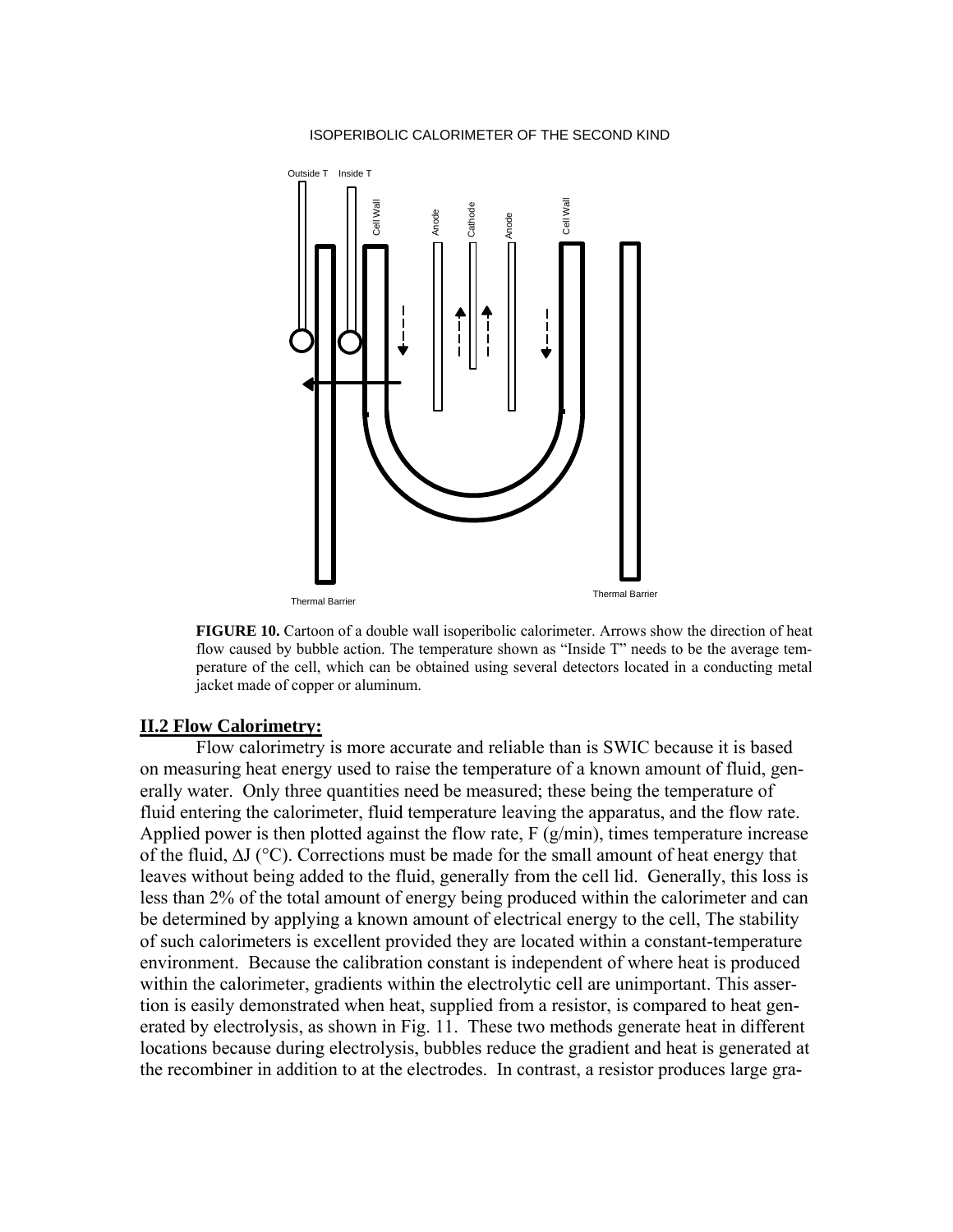dients and no heat is released at the recombiner or at the electrodes. Yet, the calibration constant obtained from the two methods is virtually identical.



**FIGURE 11.** Comparison between values obtained by using electrolysis and/or Joule power. The before and after values were obtained during a study lasting hundreds of hours during which time a cathode produced excess energy. The electrolytic power was based on using a dead cathode.

A picture of a flow-type calorimeter is shown in Fig. 12 along with a drawing showing how the parts are related in Fig. 13. Constant-temperature cooling fluid is provided at a location near the input of the calorimeter by pipes containing rapidly flowing water, as shown in Fig. 14. A very small amount of this water is extracted by a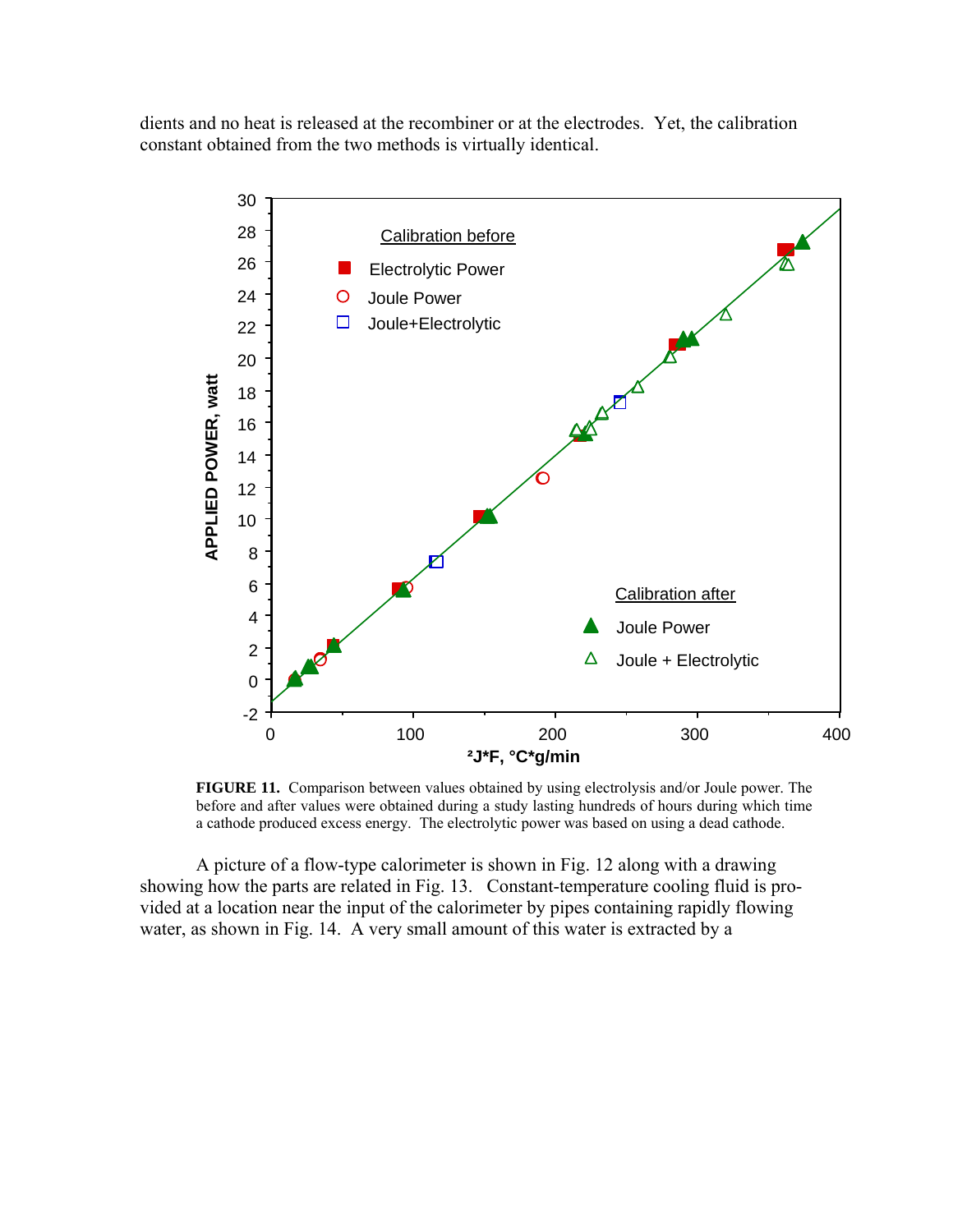

**FIGURE 12.** Picture of flow calorimeter. When the Dewar is raised, the stirrer is slipped under it, the top is sealed with an insulating lid, and the surrounding box is closed. As a result, the cell is thermally isolated and the whole apparatus is contained in an environment having a stability of  $\pm 0.01$ °C.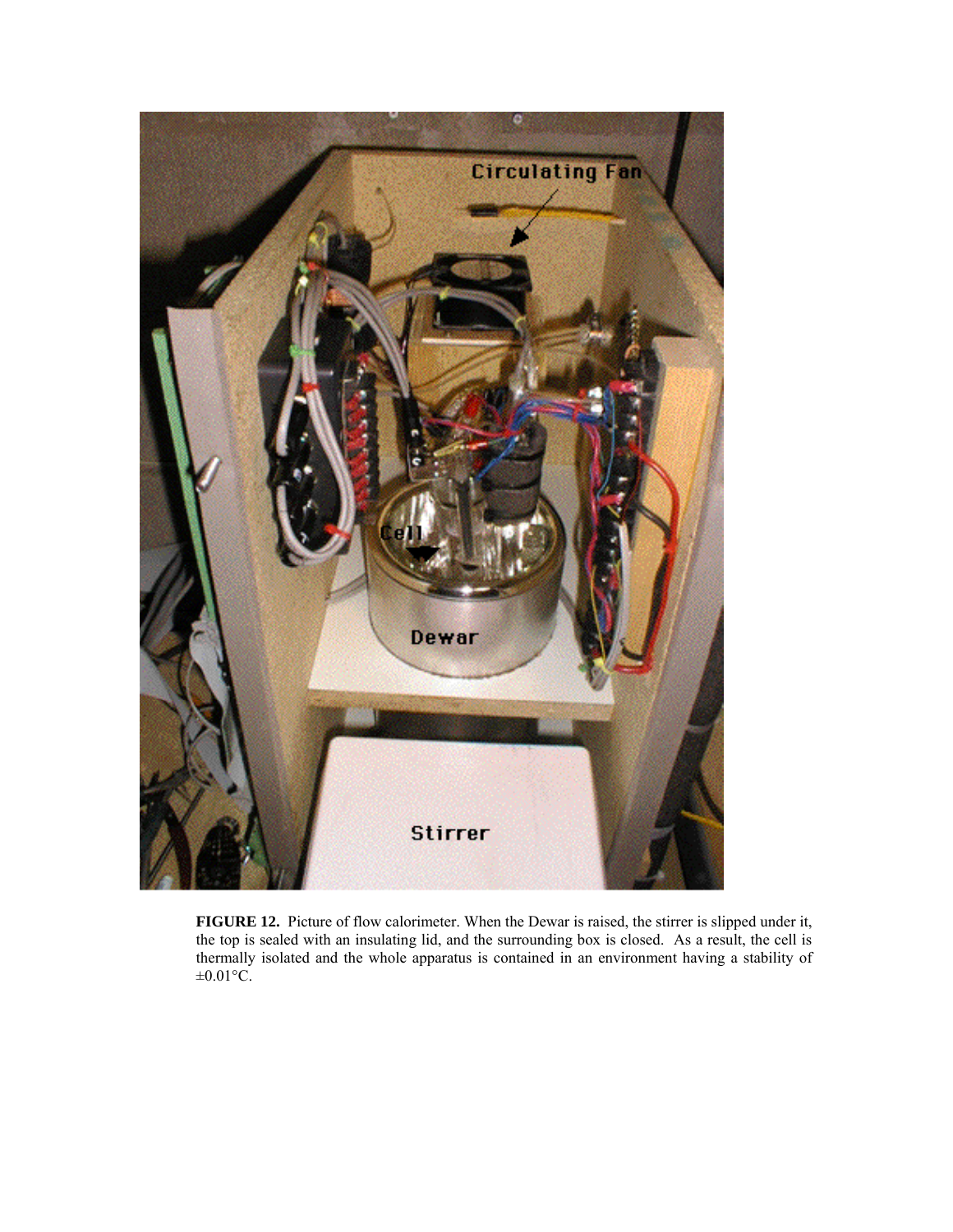

**FIGURE 13.** Drawing of the flow calorimeter.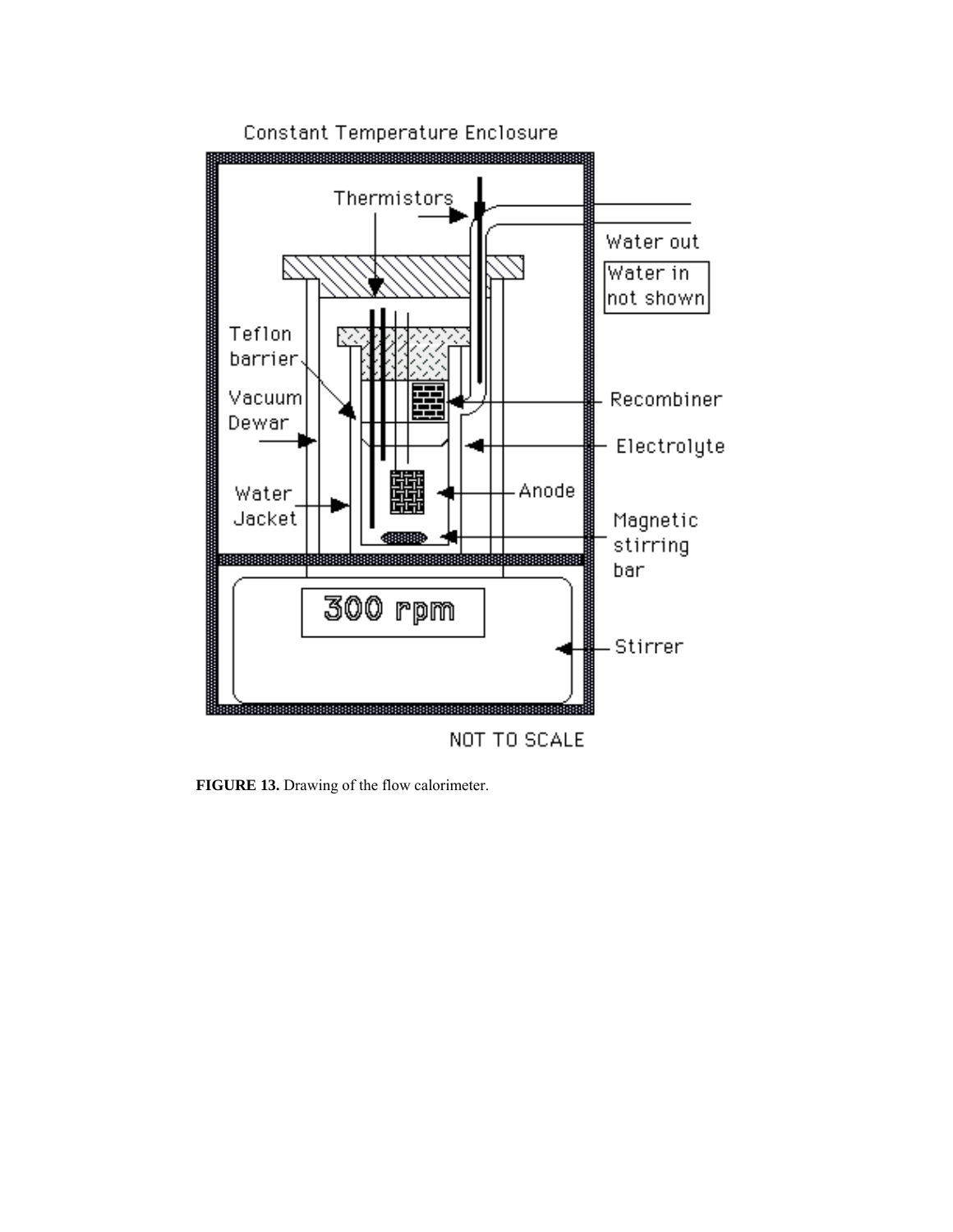

**FIGURE 14.** Diagram showing water flow. By using the valves "A" and "B", water can be pumped by the bath directly through the cooling jacket to rapidly achieve a constant temperature or flow at a fixed rate determined by the constant rate pump shown near the top of the drawing. The rate is measured by collecting all water passing through the cell in the container located on a balance. This container periodically siphons back into the constant-temperature reservoir. The cell design shown here is different from the one shown in Figs 12 and 13.

precision pump<sup>[2](#page-13-0)</sup> which is drawn through the calorimeter. Temperature is measured as water enters the jacket and again when it leaves using calibrated thermistors. With valve "B" closed and valve "A" open, full flow water is provide through the jacket to allow the calorimeter to be used in the isoperibolic mode. Flow calorimetry is done when valve "B" is open and valve "A" is closed. Water flow is measured after leaving the constantflow pump by filling a container located on a balance. Weight is measured periodically

<span id="page-13-0"></span> 2 Fluid Metering, Inc. 800-223-3388/www.fmipump.com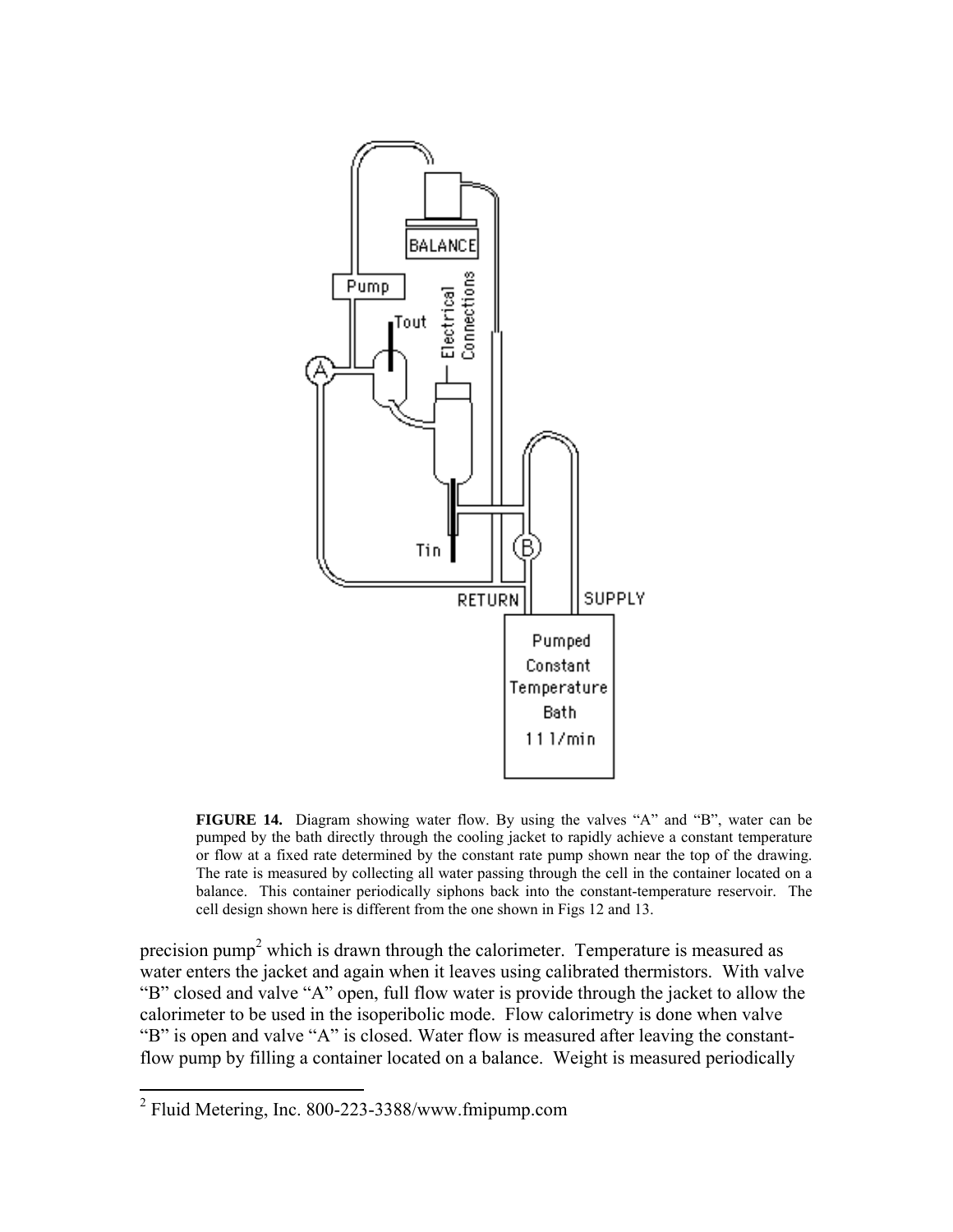to determine the flow rate. The largest error in this method results from variations in flow rate

The calorimeter is calibrated by supplying power either to an internal resistor or performing electrolysis of a "dead" electrode. Figure 11 shows typical calibration values. Experience has shown that the points generally differ from the least squares line by about ±50 mW, generally because of variations in flow rate. In addition, variations in room temperature can change the amount of heat lost through the lid. For this reason, maximum accuracy is achieved when the calorimeter is contained in a constant-temperature environment, as was used in this design.

## **II.3 Seebeck Calorimetry:**

Seebeck calorimetry uses thermoelectric converters within the calorimeter wall to sense the average temperature difference across the wall. The voltage generated by this difference is proportional to the amount of heat passing through the wall, provided the thermal conductivity of the wall is uniform and constant. The major error associated with this method occurs when the walls are not uniform with respect to thermal conductivity or to generated voltage for the same ∆T. If this is the case, the calibration constant will be sensitive to where the cell is located within the enclosure and to random factors that affect convection of enclosed air. Placing a fan within the Seebeck enclosure to force circulation of air can reduce this problem.

An additional problem is introduced if the outside of the wall is not uniformly cooled so that outside temperature is not independent of the amount of heat flowing through each part of the wall. This defect will effectively cause the wall to be nonuniform in its response to heat flow and be sensitive to external temperatures.

A commercial Seebeck calorimeter is available, shown in Fig. 15, which has been used by several laboratories with success. However, this device requires internal fans and a constant temperature environment to realize its highest accuracy. The uncertainty is  $\pm 10$  mW when the calorimeter is immediately calibrated using a resistor within the electrolytic cell. If the cell is placed as close as possible to the position used for previous calibrations and an average calibration equation is used, the uncertainty increases to  $\pm 20$ mW. In other words, even slight variations in the cell location will affect the calibration constant, albeit by a small amount.

A homemade calorimeter is shown in Fig. 16. This device uses PVC as a thermal barrier in which 1000 Fe-Constantan thermal couples are inserted and connected in series. The outside of the thermal barrier is in contact with flowing, constant-temperature water. This design is as accurate as the commercial device and is completely immune to changes in room temperature. Similar designs have been used with up to 50 watts of applied power.

Another variation based the on use of thermoelectric panels is shown in Figs. 17 and 18. This calorimeter is three times as sensitive compared to either the commercial device or the homemade example. Figure 19 shows a typical calibration with and without the use of an internal fan. The data show a scatter of less than  $\pm 10$  mW.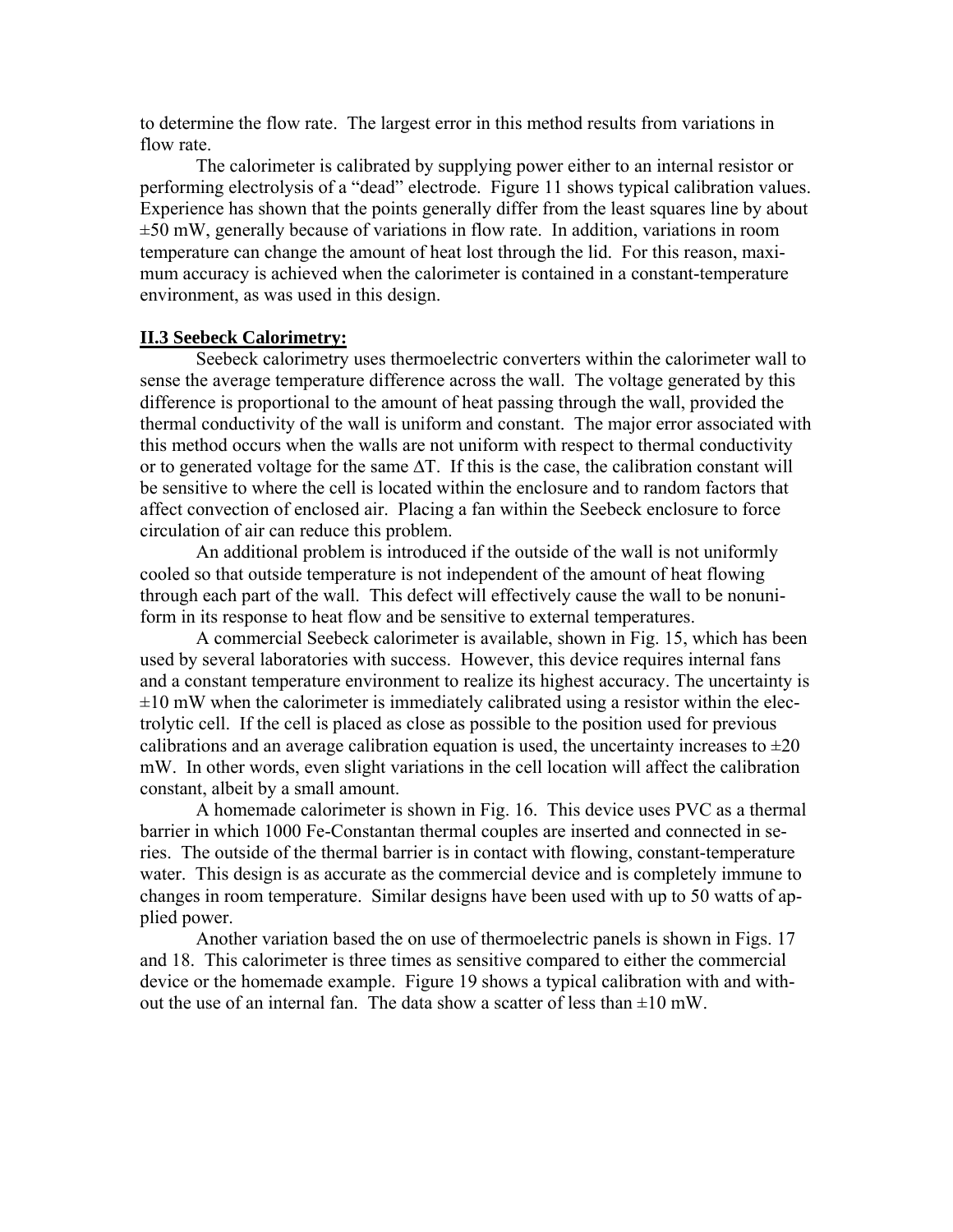

FIGURE 15. Picture of a Thermonetics Seebeck calorimeter<sup>3</sup>. The active enclosure contains three fans and is closed by the green lid sitting off to the back. After the Seebeck is closed, the surrounding box is closed by another lid, which allows the environment to be maintained at the same temperature  $(20^{\circ} \pm 0.02^{\circ})$  as the cooling water provided to the Seebeck enclosure.

<span id="page-15-0"></span> 3 Thermonetics Co., Heinz Poppendiek, 7834 Esterel Drive, La Jolla, CA 92037.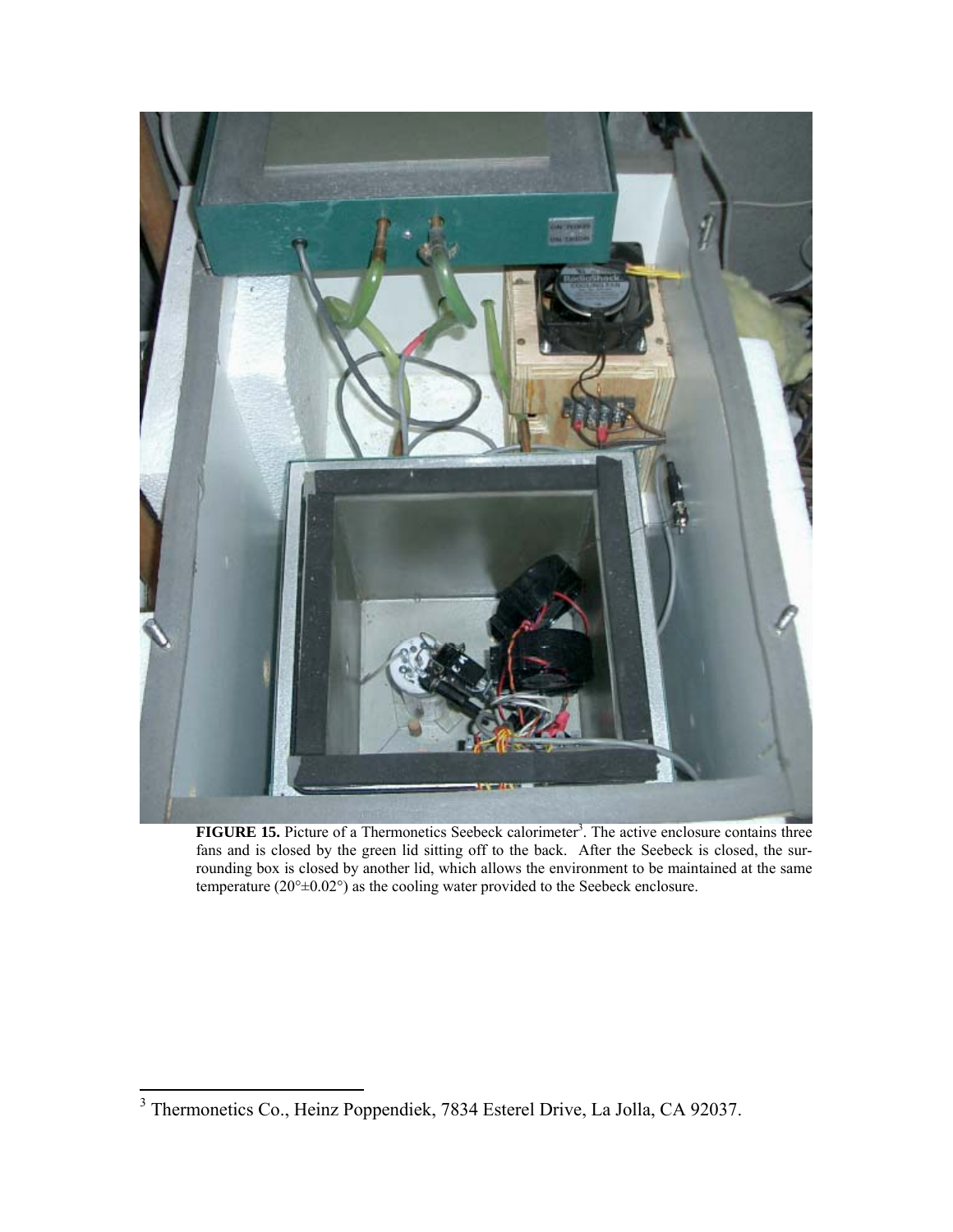

**FIGURE 16.** Photo of a homemade Seebeck calorimeter based on use of thermocouples. A total of 1000 Type J wire thermocouples were placed in the thermal wall made of PVC tubing. The wires were butt welded on the inside and lead soldered on the outside. The outside surface was waterproofed so that constant temperature water could flow in the surrounding jacket. A muffin fan circulates air within the calorimeter when the lid is closed.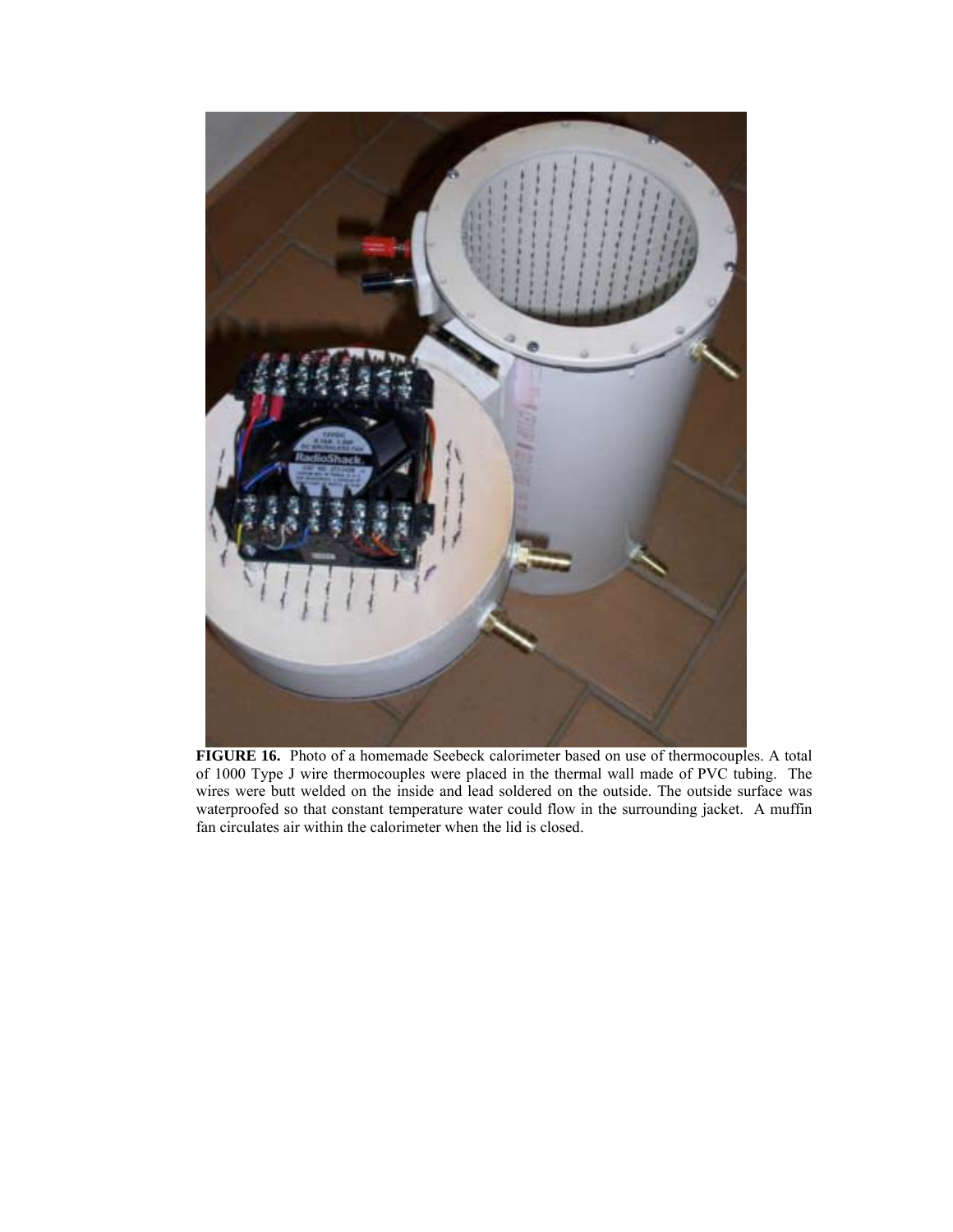

**FIGURE 17.** Photo of a homemade Seebeck calorimeter using 16 commercial thermoelectric panels.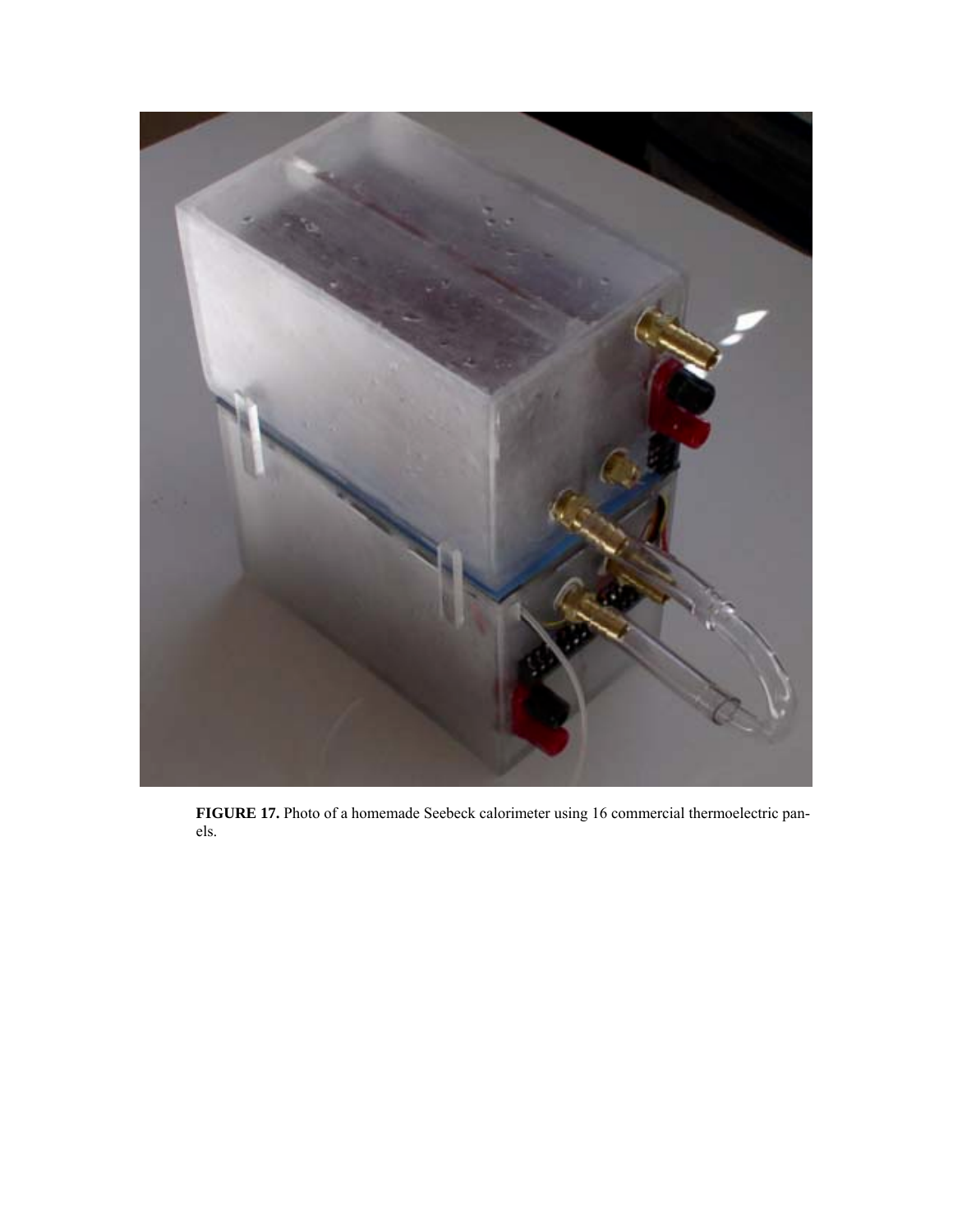

**FIGURE 18**. Open view of the Seebeck calorimeter made from thermoelectric panels. The top of the electrolytic cell is visible. Next to it is a small fan. Because the chamber is completely surrounded by flowing water, the device is completely inert to changes in room temperature. The active surface of a panel can be seen within the enclosure.

Although the Seebeck calorimeter is insensitive to many errors suffered by the other designs, one problem shown by the Seebeck also applies to other designs. Because power is normally applied to a cell either as constant current or constant voltage, if the cell resistance changes, the amount of applied power will also change. If this change occurs sufficiently rapidly, with a time short compared to the thermal time constant of the device, an indication of excess power may be seen. This effect occurs because applied power is measured immediately, while the loss of power from the cell takes time to be detected. When applied power, determined by the product of cell voltage and current, is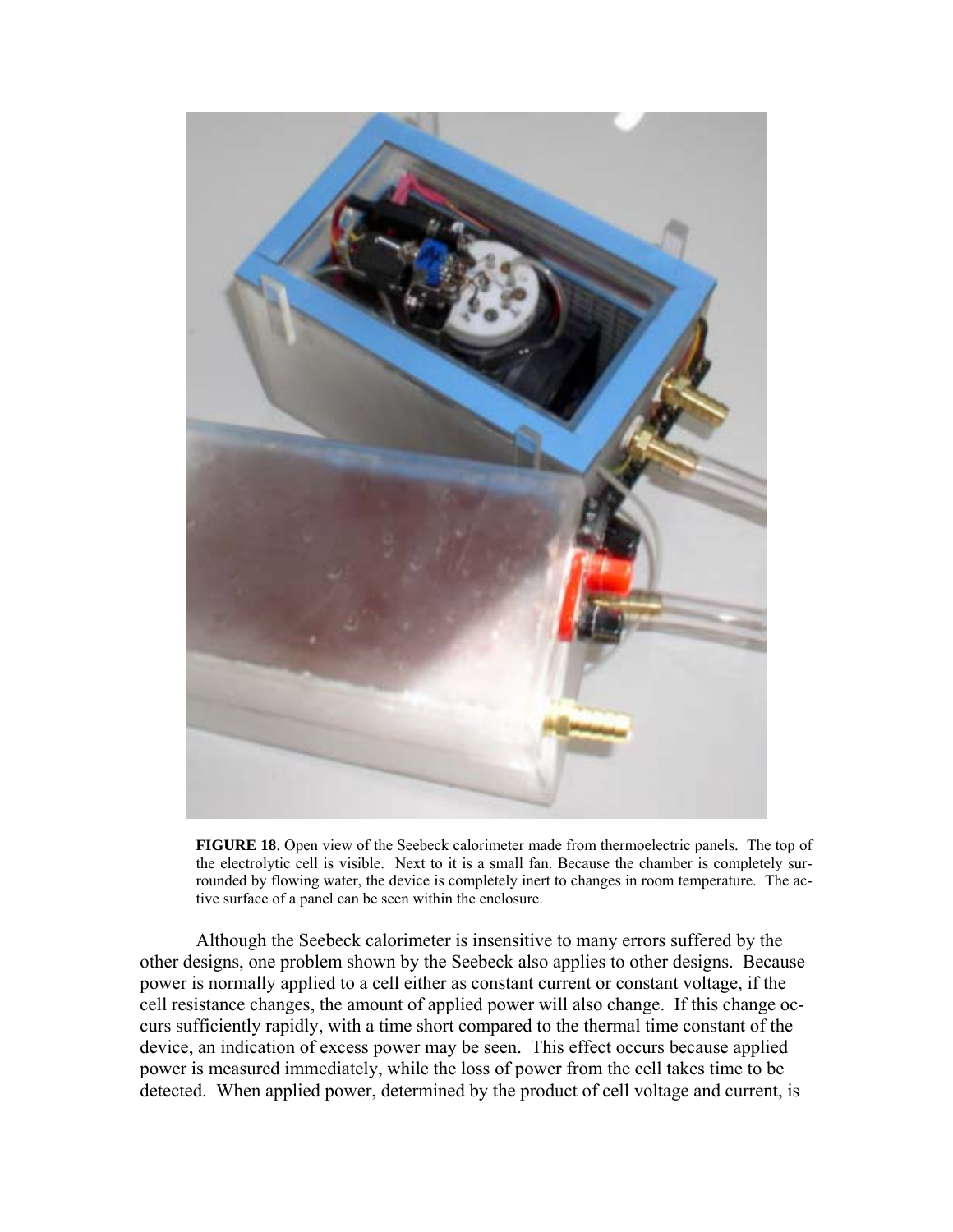subtracted from power loss, determined by the Seebeck voltage, the apparent difference will not be correct. Figure 20 shows what appears to be excess power caused by the applied power change shown in Fig. 21. The corresponding negative power associated



**FIGURE 19.** Typical calibration for the Seebeck shown in the previous pictures. The curves are not linear because voltage output is not linear with temperature. Use of a fan results in a greater voltage because all panels are not alike in their behavior.

with a return of applied power to its initial value might be missed if applied power changed at a sufficiently slow rate. As a result, only the positive component of the change would be seen and attributed to an exothermic reaction. Rapid changes in cooling water temperature can produce similar false indications of excess power. Because these and the other sources of error, false data can occur without warning. A person reporting such data must demonstrate awareness that such processes might be operating at the time of the study.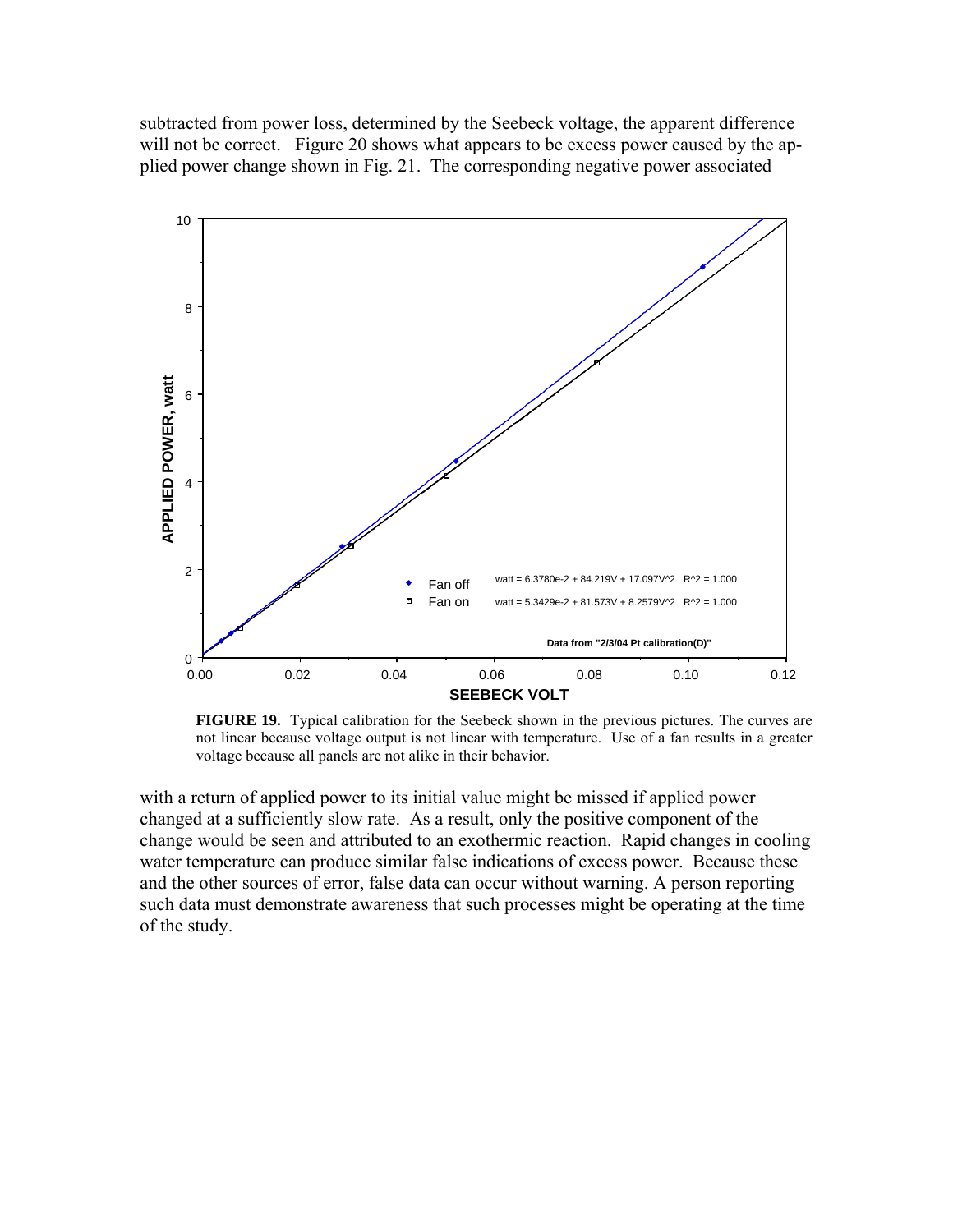

**FIGURE 20.** Apparent excess power created by an artifact.

## **II.4 Ways Calorimetric Data are used to Calculate Excess Heat Production:**

It is important to understand that calorimetry is not an absolute measurement. All values are relative to the behavior when a known amount of power is applied to the device. Consequently, the only requirement for accuracy is for the behavior to remain constant between calibration and during the actual measurement. In other words, energy loss to the environment is not important as long as it is constant, and the value is known based on a suitable calibration.

Calorimetric behavior can be completely analyzed by applying very complex equations[3,6], as a number of authors have done. Such detailed analysis is useful to understand some of the variables expected to affect the results. However, most of the variables revealed by such analysis can be ignored when a suitable design is used. In other words, rather than attempt to correct for deficiencies using correction factors based on mathematical formulation, a better method is to design a device that does not exhibit these deficiencies. As an example of a correction for a deficiency, corrections can be made for variations caused by changes in room temperature by calculating a loss rate through that part of the apparatus that is not at constant temperature, generally the lid through which the wires pass. This method is not as satisfactory as placing the entire calorimeter in a constant temperature environment, including the wires. Such an arrangement insures that the heat loss rate is constant, hence has no effect on the results. As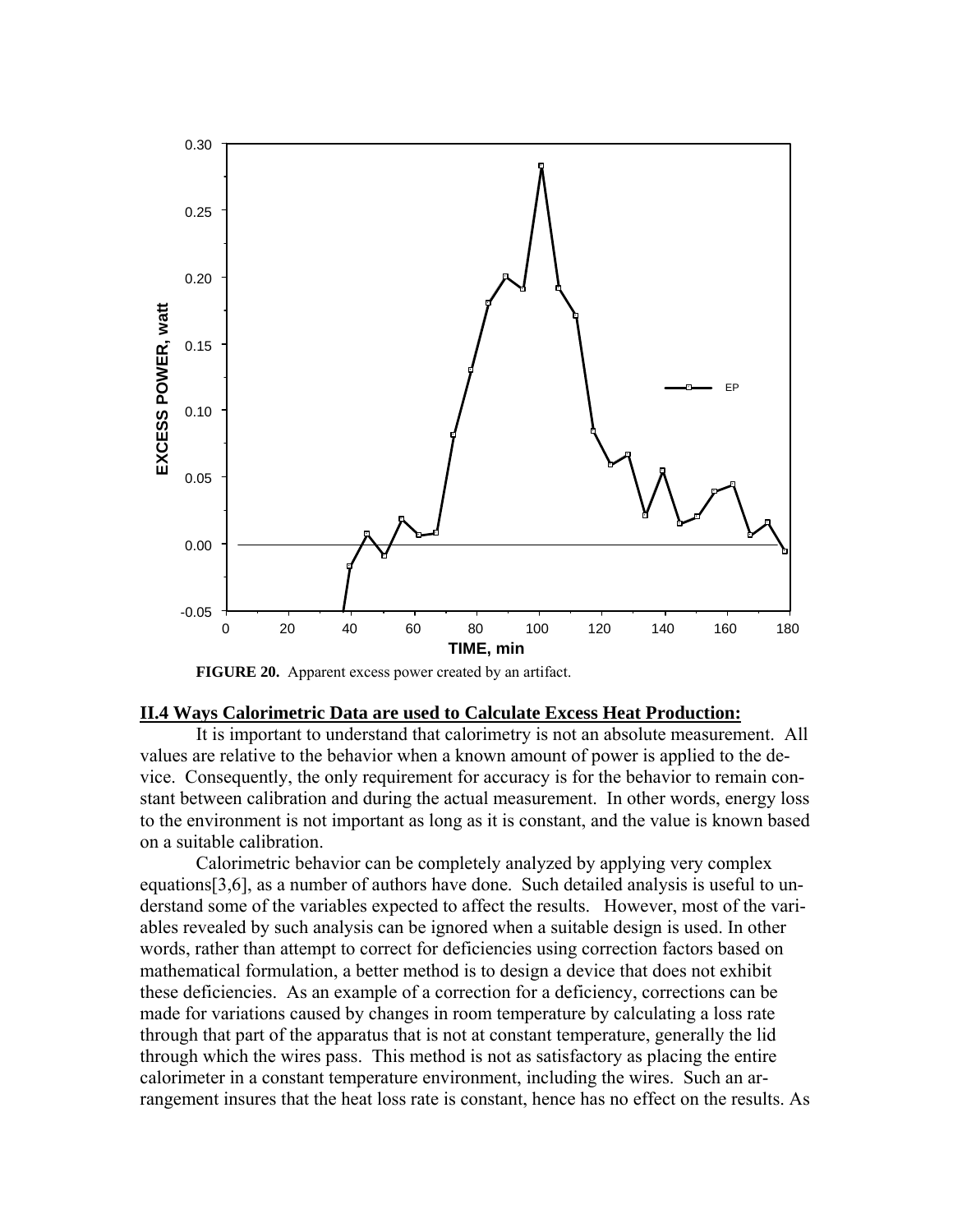another example, the generated gas can be allowed to leave the cell and corrections made as described later in the paper. This deficiency and potential error can be easily eliminated by placing a catalyst within the cell to cause all gas to form  $D_2O$  before leaving the cell. Worries that such materials would introduce harmful impurities into the cell have been groundless. This approach also eliminates changes in behavior caused by changes in liquid level. When all such deficiencies have been corrected in the design, excess power can be calculated using the simple equations shown below. Although a calorimeter is expected to show linear behavior, the various ignored variables result in nonlinear behavior that can be fit very well by a quadratic equation. Although the resulting constants in these equations have arbitrary meaning, accurate results require only that the constants not change between conditions existing during calibration and during the search for excess energy, a condition that is easy to evaluate and control.

1. SWIC and DWIC: Excess power =  $A + B^* \Delta T + C^* \Delta T^2 - V^* I$  where A, B, and C are constants obtained from the calibration process, ∆T is the temperature drop across the thermal barrier, V (volt) is the voltage applied to the cell at the thermal boundary of the calorimeter, and I (ampere) is the current passing through the cell.

2. Flow-Type: Excess power = A + B\*F\* $\Delta T + C$ \*(F\* $\Delta T$ )^2 – V \* I where A, B, and C are constants obtained from the calibration process, ∆T is the temperature increase of the flowing fluid,  $F(g/min)$  is the flow rate, V (volt) is the voltage applied to the cell at the thermal boundary of the calorimeter, and I (ampere) is the current passing through the cell.

3. Seebeck: Excess power =  $A + B^*S + C^*S^2 - V^*I$  where A, B, and C are constants obtained from the calibration process, S (volt) is the voltage generated by the thermoelectric converters, V (volt) is the voltage applied to the cell at the thermal boundary of the calorimeter, and I (ampere) is the current passing through the cell. If a fan is used, power supplied to it also needs to be subtracted.

In all cases, excess power is detected when more heat leaves the calorimeter than is applied to the electrolytic cell.

These equations assume that DC power is being applied to the cell. The problem becomes more complex when AC power is applied. Because bubble action rapidly changes the resistance of the electrolyte, a small AC component is introduced into the DC output of the power supply, which does not occur when a calibration resistor is used. Experience shows that modern power supplies generate no more than 50 mV of AC superimposed on 15 V and 3 A of  $DC<sup>4</sup>$  $DC<sup>4</sup>$  $DC<sup>4</sup>$ , which introduces a trivial error when a resistor is used for calibration. If calibration is done using a dead cathode, which generates a similar AC component, this potential error cancels.

## **II.5 Effect Calorimeter type on the Observed Behavior:**

 $\overline{a}$ 

The choice of calorimeter used for such studies determines the temperature experienced by the LENR environment, the time required to achieve steady-state, and the

<span id="page-21-0"></span><sup>&</sup>lt;sup>4</sup> Less AC component is introduced when applied power is reduced. Consequently, cells that generate anomalous power at lower applied power are much less affected by this potential error.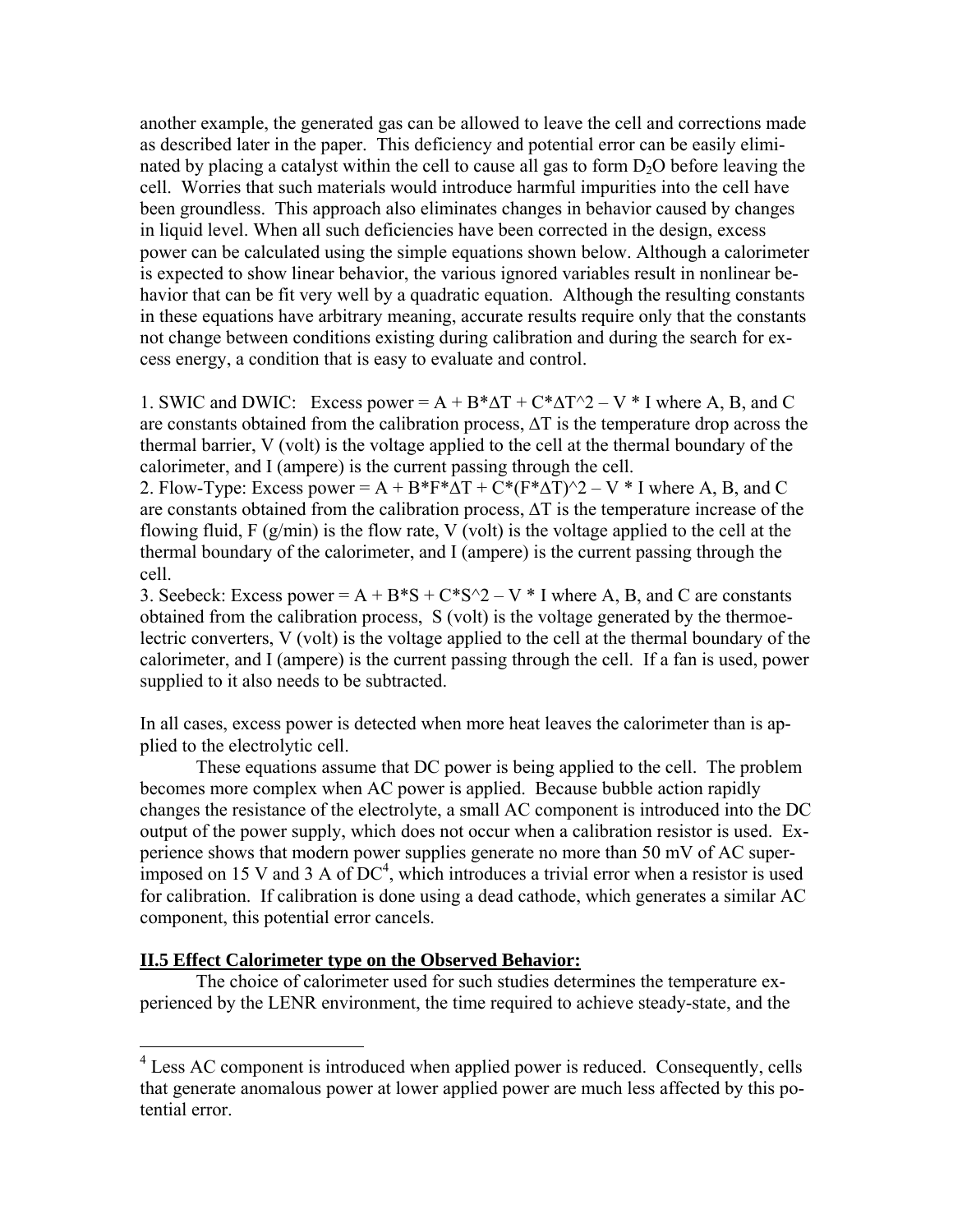smallest amount of anomalous energy that can be believed. Additional considerations are cost and ease of use.

The amount of heat produced by a LENR reaction is sensitive to temperature at the spot where the reaction occurs. In an electrolytic cell, this location is the surface of the cathode. Each of the calorimeter types removes heat from the cell with different efficiency. Therefore, each type will show a different relationship between applied electrolytic power, resulting cathode temperature, and the observed excess energy. Because the LENR reaction is sensitive to temperature, the observed behavior will be different, depending on the kind of calorimeter used.

A calorimeter should respond quickly to changes in power so that bursts of anomalous power can be detected, in addition to requiring less time before data can be taken after changes are made. Generally, the smaller the cell, the more quickly the calorimeter will respond.



**FIGURE 21.** Example of a sudden change in applied power that produced an excess power artifact.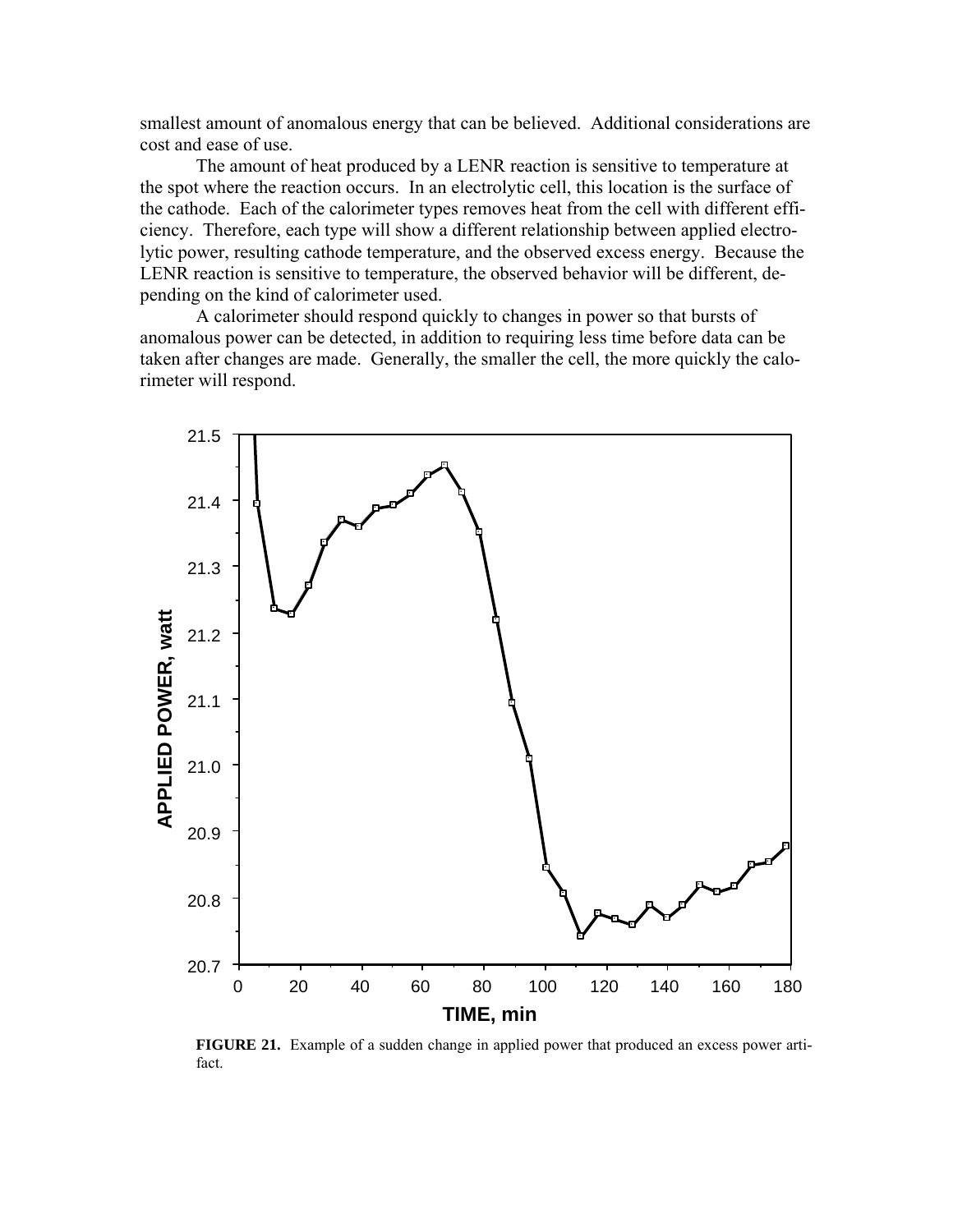### **II.6 Consequences of Using Thermodynamic Open Cells:**

In order to measure anomalous energy correctly, all energy produced in the calorimeter must leave the device only as heat. When the LENR effect is produced using electrolysis,  $D_2(H_2)$  and  $O_2$  gases are generated. Unless these are recombined back to  $D<sub>2</sub>O$  (H<sub>2</sub>O) within the calorimeter, they will carry chemical energy out of the device. Only if all generated gas is known to leave the cell can the amount of lost energy be calculated and added to the measured value. Otherwise, any unexpected recombination will be interpreted as excess power. Therefore, evaluating the error this effect introduces rests on knowing exactly how much, if any, gas leaves the cell. This problem is eliminated when a catalyst is placed in the cell. Such a design is called a thermodynamically closed system, which is frequently sealed from the atmosphere as well. The problem can also be solved by measuring the exact amount of  $D_2O$  that is lost during a known period of time at a know applied current.

The energy lost by  $H_2$  and  $O_2$  leaving the cell is calculated as follows.

When electrolysis occurs in a cell containing water,  $H_2$  is produced at the cathode and  $O_2$  is produced at the anode. The rate at which these gases are produced is determined by applied current (A) and is calculated using the following equation:

Rate (moles of H<sub>2</sub>O decomposed/sec) = A /  $(2*96489)$ .

In other words, a current flow of 53.605 Ampere-hours or 53.605 Coulombs will decompose 1 mole of  $H_2O$  to give one mole of  $H_2$  and  $1/2$  mole of  $O_2$ .

The energy required to generate these gases is equal to the enthalpy of formation of water  $(\Delta H = 68,300 \text{ kcal/mole})$  times the number of moles of H<sub>2</sub>O consumed.

Consequently, the energy (E) used to create these gases can be calculated using the following equation:

 $E = \Delta H^* A^* t / (96489 * 2)$ , where  $E =$  kcal of energy used during the time "t"(sec). (1)

The amount of lost energy can be calculated another way as follows:

 $E * 4.189 / t = Power$  in watts being lost (2)

 $Watts = volt * current$  (3)

Substitution of Equation 1 into Equation 2 and the result into Equation 3 gives, upon rearrangement, the following equation expressed in volts.

 $Volt = (68300 * 4.189)/(2*96489) = 1.48$  volts

When current applied to the cell is multiplied by this voltage, power being used to decompose water can be calculated for standard state conditions (STP). In other words, Equation 1 has been rearranged to allow the calculation to be made by a single multiplication. The voltage has no meaning except as a constant that results from combining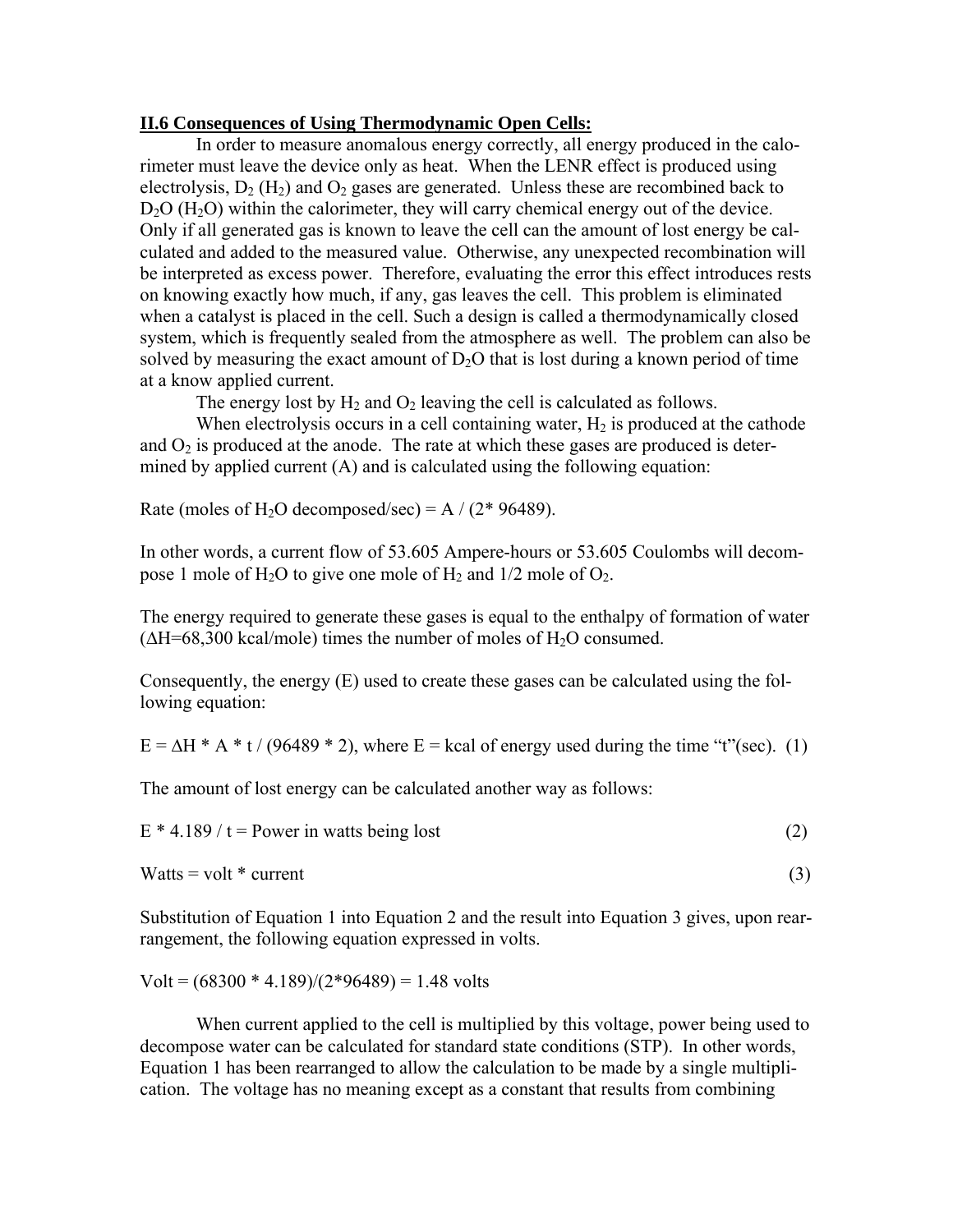Equations 1, 2 and 3. If the conditions do not correspond to STP, small corrections will be required. A similar calculation can be made for  $D_2O$  to give a value of 1.54 V.

For convenience, this value is called the "neutral potential" for water decomposition because it is the theoretical voltage required to produce a current flow through a cell that results in decomposition of water. Real cells will require different voltages to initiate current flow, depending on conditions existing in the cell. Such measured voltages cannot be used to calculate the amount of energy lost from the cell unless the exact nature of the chemical reactions is known.

Unless the cell contains a catalyst known to completely convert all gas to liquid water, the amount of gas that leaves a cell can be variable and related to applied current, as shown in Fig. 19. Small areas of metal exposed to the gas can cause some recombination in excess of values shown here. Nevertheless, application of current above about 100 mA reduces the amount of recombination within the cell to insignificant values.



**FIGURE 19.** Relationship between applied current and amount of recombination within a cell in the absence of a catalyst.

In my work, the cells communicated to an oil reservoir, as shown in Fig. 20. This arrangement allows the D/Pd ratio of the palladium cathode to be determined because accumulation of orphaned oxygen, produced when  $D_2$  reacts with the Pd cathode, trans-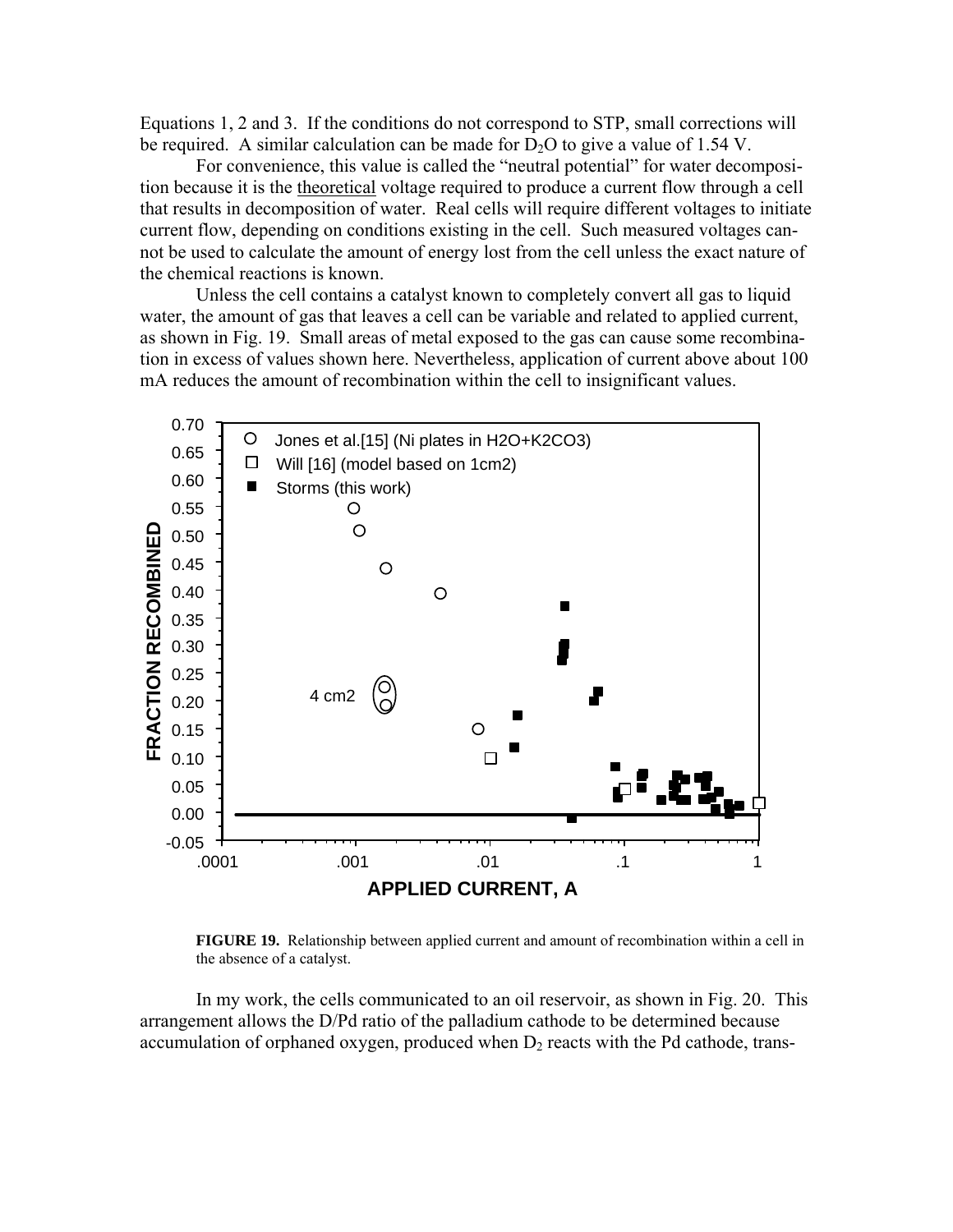fers mineral oil to the balance. Because this arrangement gives about  $4200g<sup>5</sup>$  of oil for each mole of D retained by the Pd, it provides a very sensitive method to determine the D/Pd ratio. Failure of the recombiner is immediately revealed by a steady increase in displaced oil even after the Pd has reached its maximum D/Pd ratio. The data (Storms) shown in Figure 19 was obtained by removing the catalyst and measuring the amount of generated gas using this arrangement.



**FIGURE 20.** Drawing of the oil storage and weighing system. Any gas generated in the cell displaces oil onto the balance. Suitable calibration allows this method to measure the D/Pd ratio of the cathode to  $\pm 0.001$ , to determine the amount of recombination in the absence of a catalyst Fig. 19, and to demonstrate that the catalyst is working properly.

## **II.7 Consequence of Prosaic Processes Occurring Within the Calorimeter:**

A number of prosaic processes have been suggested that have been previously evaluated by Storms[16, 17]. If real, these processes, as well as others that have not yet been suggested, have the potential effect of producing either extra energy that is interpreted as energy resulting from the proposed cold fusion processes, or using energy, which is frequently interpreted as an obvious error. A problem is created if the prosaic process absorbs energy for a while, hence is ignored, and then releases this energy, which is then interpreted as evidence for an anomalous effect. However, for such a process to operate, a chemical or physical mechanism must be present that can store and then release large amounts of energy. No one has yet identified such a mechanism when only Pyrex,  $D_2O$ , Pt, and Pd are present, the main constituents of a Pons-Fleischmann cell.

<span id="page-25-0"></span><sup>&</sup>lt;sup>5</sup>This number depends on atmospheric pressure. The quoted value is for average pressure at 8300 feet, the elevation of my laboratory.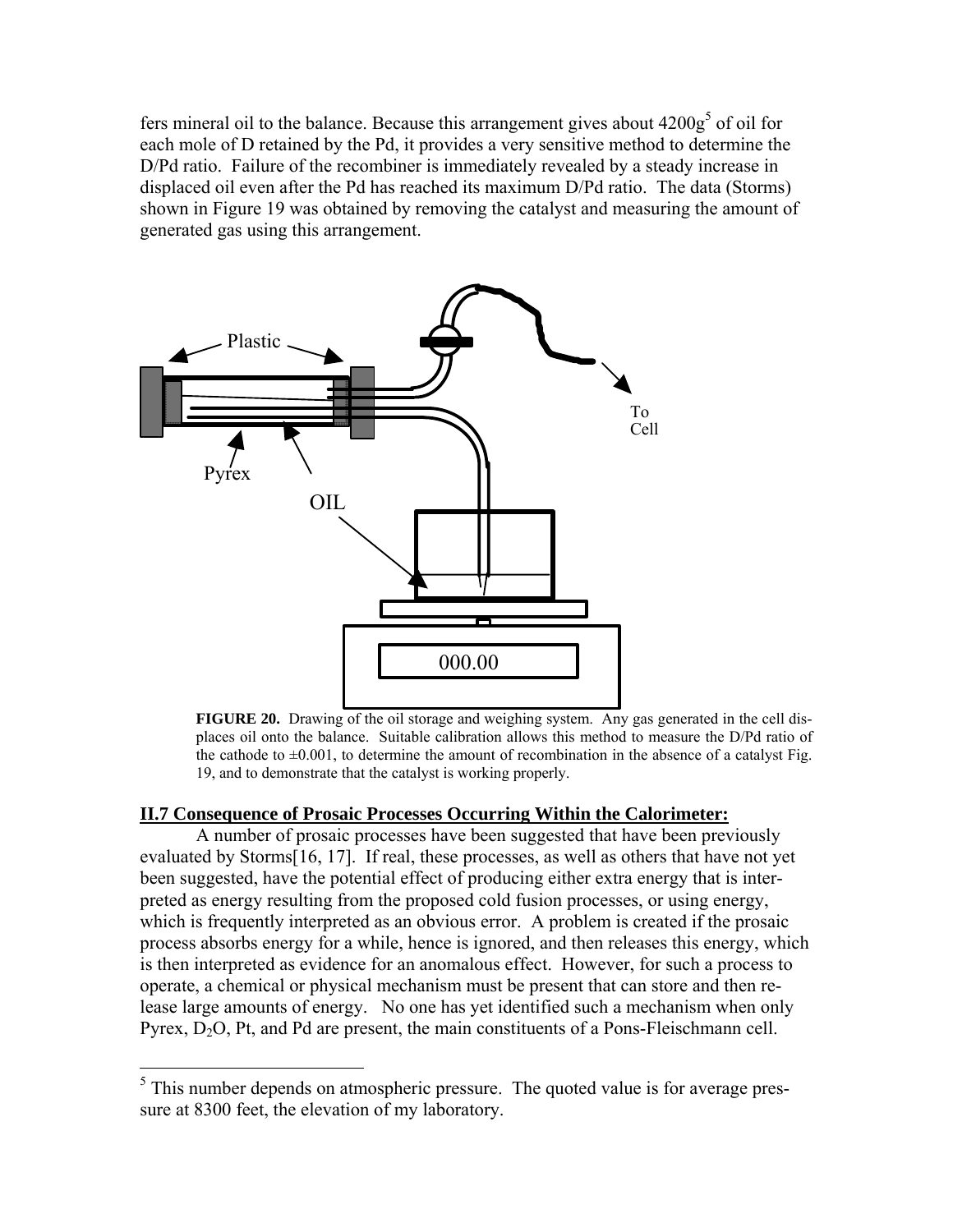Other methods, such as gas loading or ion bombardment, found to produce anomalous heat using different materials, would each have to be consistent with the proposed prosaic processes for the mechanism to be a plausible explanation. In addition, Rejection of the results based on prosaic processes requires that many different prosaic processes are operating, all giving the same result, or the same prosaic process is operating under many different conditions. So far, none of the suggested prosaic processes meet these conditions.

## **III. SUMMARY**

 Calorimetry applied to the LENR phenomenon has evolved since 1989 and is now close to the state of the art for measurement of energy production. The Seebeck method provides the most stable and most accurate method, as suggested previously by Bush[18]. Such calorimeters can now be made easily with very little cost or purchased from commercial sources. Nevertheless, even the simple single wall isoperibolic (SWIC) method can be made useful if factors that affect behavior are well understood and are taken into account when the results are analyzed. Unfortunately, reasons for early rejection of such data were based on a very limited and generally incorrect understanding of calorimeter behavior.

This study has resulted in the following issues and conclusions:

- 1. The SWIC method cannot be calibrated using an internal resistor to apply Joule heat. Accurate calibration can only be obtained using a dead cathode and passing current through the electrolyte. Stirring is beneficial.
- 2. Flow-type and Seebeck calorimeters can be calibrated using an internal resistor within the cell because the results are independent of where heat is produced within the electrolytic cell.
- 3. The major error in flow calorimeter involves achieving a uniform and known flow rate.
- 4. The major error in Seebeck calorimeter involves maintaining a uniform temperature at the outside of the thermal barrier and good circulation of air within the enclosure. Air-cooling of the outside cannot be relied on to give stable results.
- 5. A constant temperature environment, which is able to effectively carry the heat away, must completely enclose all calorimeters. Use of air-cooling as the major method to remove heat is not satisfactory and will not give stable results.
- 6. In general, the simpler the method and the less complex the data analysis, the more easily the results can be believed.

 Numerous laboratories, using three different types of calorimeters having a variety of designs and characteristics, have studied the LENR effect and report the same anomalous behavior. This kind of reproducibility is much more significant than the ability of a particular researcher to make the effect work on demand, as many skeptics demand. Indeed, as conditions needed to create anomalous effects have become better understood, researchers who use this knowledge now produce the effect with good success.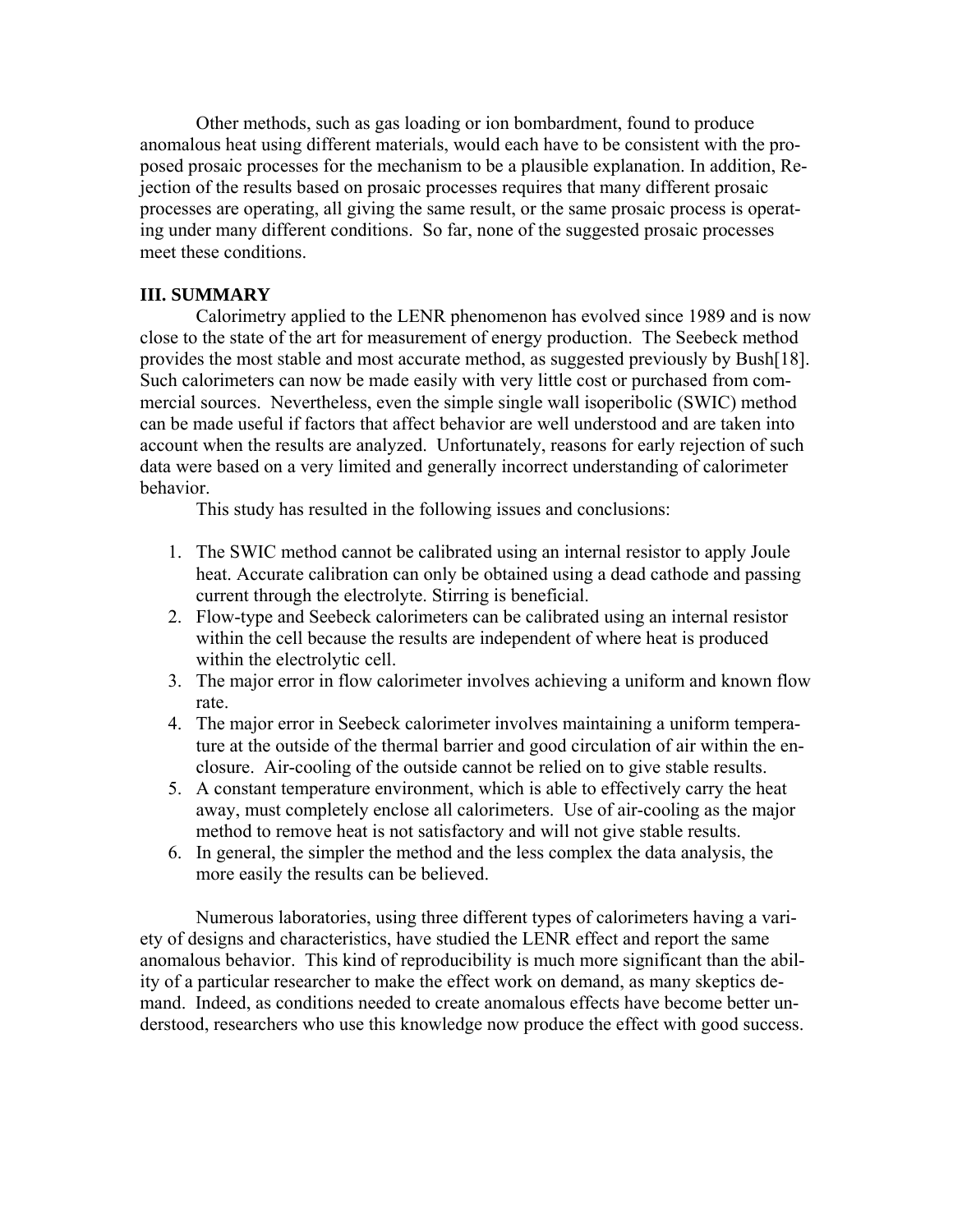## **Acknowledgements**

Many people have contributed to my studies of calorimetry. In the past, Charles Entenmann, Jed Rothwell, Dave Nagel, and Gene Mallove provided financial support at various times without restrictions. Their selfless support of cold fusion has made possible much of the understanding described in this paper. Since 2003, Lattice Energy, LLC has exclusively supported my work in LENR. My wife Carol has been most patient and provided food and drink when I was too engrossed to get it for myself.

## **References**

- 1. Storms, E. *Excess Power Production from Platinum Cathodes Using the Pons-Fleischmann Effect*. in *8th International Conference on Cold Fusion*. 2000. Lerici (La Spezia), Italy: Italian Physical Society, Bologna, Italy.
- 2. Fleischmann, M., S. Pons, and M. Hawkins, *Electrochemically induced nuclear fusion of deuterium.* J. Electroanal. Chem., 1989. **261**: p. 301 and errata in Vol. 263.
- 3. Fleischmann, M., et al., *Calorimetry of the palladium-deuterium-heavy water system.* J. Electroanal. Chem., 1990. **287**: p. 293.
- 4. Fleischmann, M. and S. Pons, *Calorimetry of the Pd-D2O system: from simplicity via complications to simplicity.* Phys. Lett. A, 1993. **176**: p. 118.
- 5. Miskelly, G.M., et al., *Analysis of the published calorimetric evidence for electrochemical fusion of deuterium in palladium.* Science, 1989. **246**: p. 793.
- 6. Lewis, N.S., et al., *Searches for low-temperature nuclear fusion of deuterium in palladium.* Nature (London), 1989. **340**(6234): p. 525.
- 7. Pons, S. and M. Fleischmann. *The Calorimetry of Electrode Reactions and Measurements of Excess Enthalpy Generation in the Electrolysis of D2O Using Pdbased Cathodes*. in *Second Annual Conference on Cold Fusion, "The Science of Cold Fusion"*. 1991. Como, Italy: Societa Italiana di Fisica, Bologna, Italy.
- 8. Pons, S. and M. Fleischmann, *Calorimetric measurements of the palladium/deuterium system: fact and fiction.* Fusion Technol., 1990. **17**: p. 669.
- 9. Hansen, W.N. *Report to the Utah State Fusion/Energy Council on the Analysis of Selected Pons Fleischmann Calorimetric Data*. in *Second Annual Conference on Cold Fusion, "The Science of Cold Fusion"*. 1991. Como, Italy: Societa Italiana di Fisica, Bologna, Italy.
- 10. Miles, M., B.F. Bush, and D.E. Stilwell, *Calorimetric principles and problems in measurements of excess power during Pd-D2O electrolysis.* J. Phys. Chem., 1994. **98**: p. 1948.
- 11. Wilson, R.H., et al., *Analysis of experiments on the calorimetry of LiOD-D2O electrochemical cells.* J. Electroanal. Chem., 1992. **332**: p. 1.
- 12. Pons, S. and M. Fleischmann. *Calorimetry of the Palladium-Deuterium System*. in *The First Annual Conference on Cold Fusion*. 1990. University of Utah Research Park, Salt Lake City, Utah: National Cold Fusion Institute.
- 13. Miles, M., *Calorimetric studies of Pd/D2O+LiOD electrolysis cells.* J. Electroanal. Chem., 2000. **482**: p. 56.